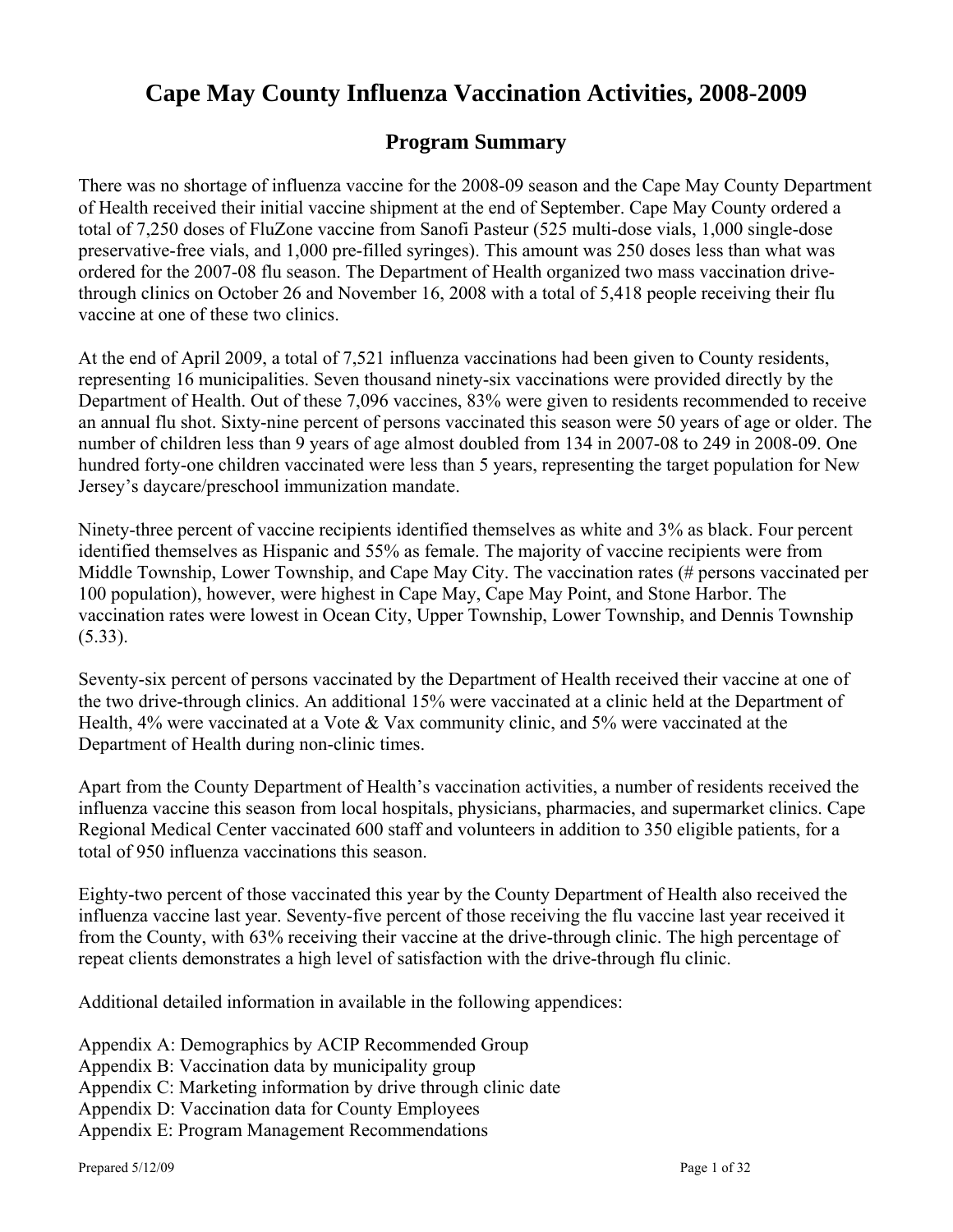# **Program Overview**

There was no shortage of influenza vaccine for the 2008-09 season and the Cape May County Department of Health received their initial vaccine shipment at the end of September. Cape May County ordered a total of 7,250 doses of FluZone vaccine from Sanofi Pasteur (525 multi-dose vials, 1,000 single-dose preservative-free vials, and 1,000 pre-filled syringes). This amount was 250 doses less than what was ordered for the 2007-08 flu season.

Four hundred twenty-five doses were transferred to public health partner organizations to vaccinate their employees and/or clients:

- 90 doses to Volunteers in Medicine (VIM)
- <sup>130</sup> doses to Crest Haven Nursing and Rehabilitation Center
- 205 doses to Woodbine Developmental Center

Out of the remaining 6,825 doses, 7,096 vaccinations were provided by the Department of Health during the 2008-09 season (271 extra doses, or an additional 5.6% of the multi-dose vials were extracted using precise syringes). The Department of Health organized two mass vaccination drive-through clinics on October 26 and November 16, with a total of 5,418 people receiving their flu vaccine at one of these two clinics. Three clinics were held at the Department of Health targeting children less than 19 years and their parents. The "Children and their Parents" clinics were held on October 8, October 23, and October 29, 2008 and vaccinated 715 residents (325 children and 389 family members (1 missing age)). New this season, the Cape May County Department of Health participated in the national "Vote & Vax" program to offer flu vaccinations at polling sites on Election Day, November 4, 2008. Clinics were held at three selected polling sites, in Wildwood, Whitesboro, and Woodbine, and vaccinated 305 persons. An additional 658 people were vaccinated at County Employee Clinics, Child Health Clinics, or through sporadic appointments.

At the end of April 2009, a total of 7,521 influenza vaccinations had been given to County residents, representing 16 municipalities. Seven thousand ninety-six vaccinations were provided directly by the Department of Health<sup>1</sup>. Apart from the County Department of Health's vaccination activities, a number of residents received the influenza vaccine from local hospitals, physicians, pharmacies, and supermarket clinics. Cape Regional Medical Center vaccinated 600 staff and volunteers in addition to 350 eligible patients, for a total of 950 influenza vaccinations this season.

## **High-Risk Group Status**

The Advisory Committee on Immunization Practices (ACIP) recommended influenza vaccination for the following groups in 2008-09:

- Children aged 6 months to 18 years of age,
- $\blacksquare$  Pregnant women,

 $\overline{a}$ 

- Persons aged  $\geq 50$  years,
- **Persons of any age with certain chronic medical conditions,**
- Household contacts and caregivers who have frequent contact with persons at high risk and who can transmit influenza to those persons at high risk,
- Healthcare workers, and
- Residents of nursing homes and chronic care facilities.

Prepared 5/12/09 Page 2 of 32  $1$  100 doses (1.4%) of vaccine were wasted and/or not used and ultimately destroyed.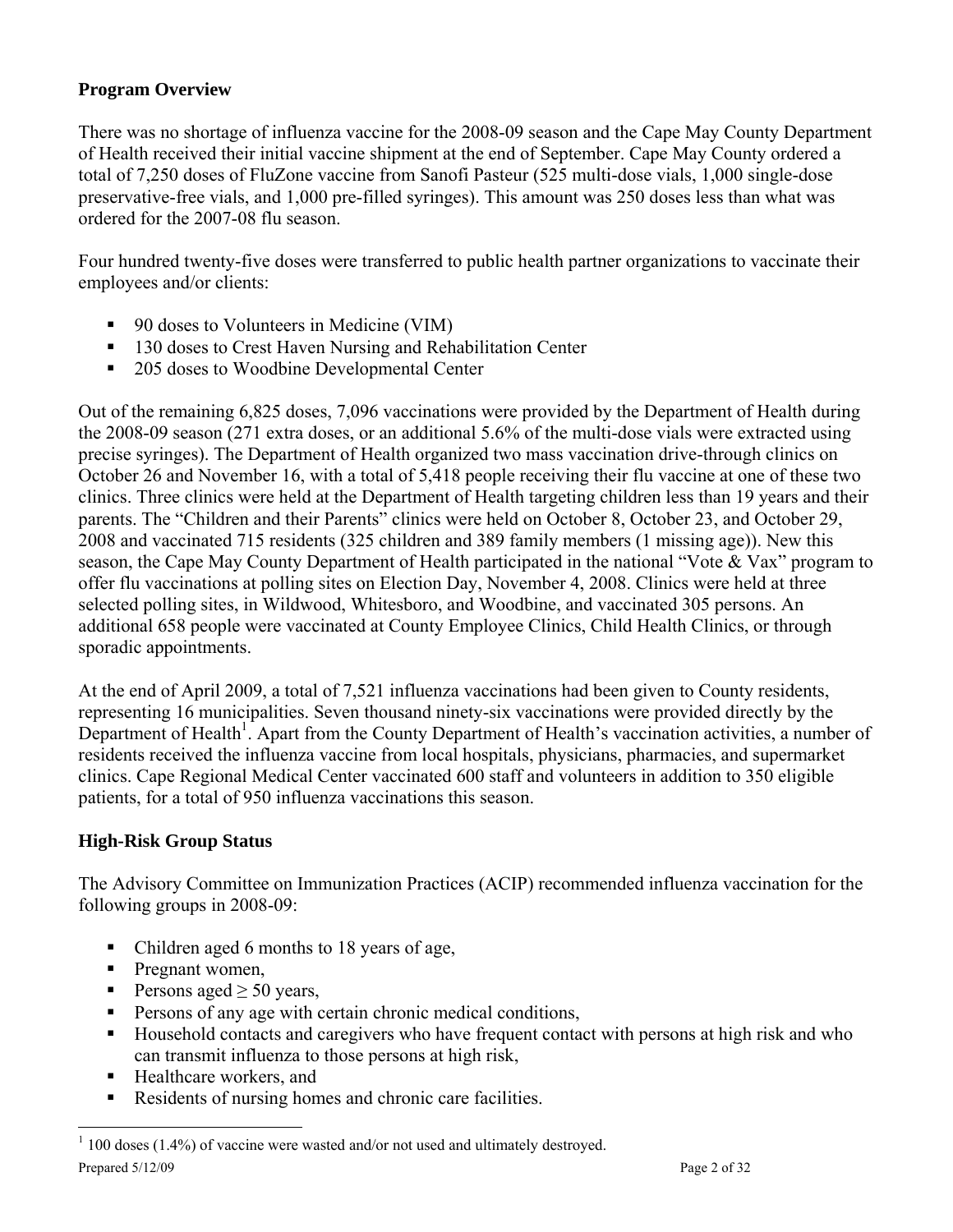ACIP expanded their recommendation this season to include all children through 18 years, as opposed to children to age 5 years. Additionally, NJDHSS newly mandated flu vaccination for children 6 months to 59 months attending a licensed daycare or preschool. ACIP also clarified their recommendation for booster doses. Children aged 6 months to <9 years of age who had not been previously vaccinated should receive a second dose of vaccine  $\geq 1$  month after the initial dose. Children aged 6 months to <9 years who received only 1 dose in the 1<sup>st</sup> year of vaccination should receive 2 doses the following year. There were no changes for adult vaccination recommendations.

Out of 7,096 vaccine doses administered by the Department of Health to the public, 5,865 (83%) were given to residents considered to be "recommended for vaccination", as defined by ACIP. The percentage of "recommended" residents vaccinated by the Department of Health in 2008-09 is slightly higher than in previous years<sup>2</sup>, which may have resulted from the expansion of recommended age groups.



Of those recommended for vaccination by ACIP  $(n=5,865)$ :

- 500 were children aged 6 months through 18 years,  $\blacksquare$
- 4,929 were 50 years of age or older,  $\blacksquare$
- 1,028 had a chronic health condition,  $\blacksquare$
- 561 were household contacts or caregivers of persons at high risk,  $\blacksquare$
- 284 were healthcare workers (including employees of long-term care facilities), and g,
- 25 were pregnant women<sup>3</sup>.

<sup>3</sup> Sums to greater than 5,865 owing to multiple high-risk categories for some residents.

Prepared 5/12/09

 $\overline{\mathbf{c}}$ High-risk groups are defined by CDC/ACIP each season. During 2004-05, vaccine was prioritized to target high-risk groups, resulting in a high percentage of high-risk persons receiving vaccine.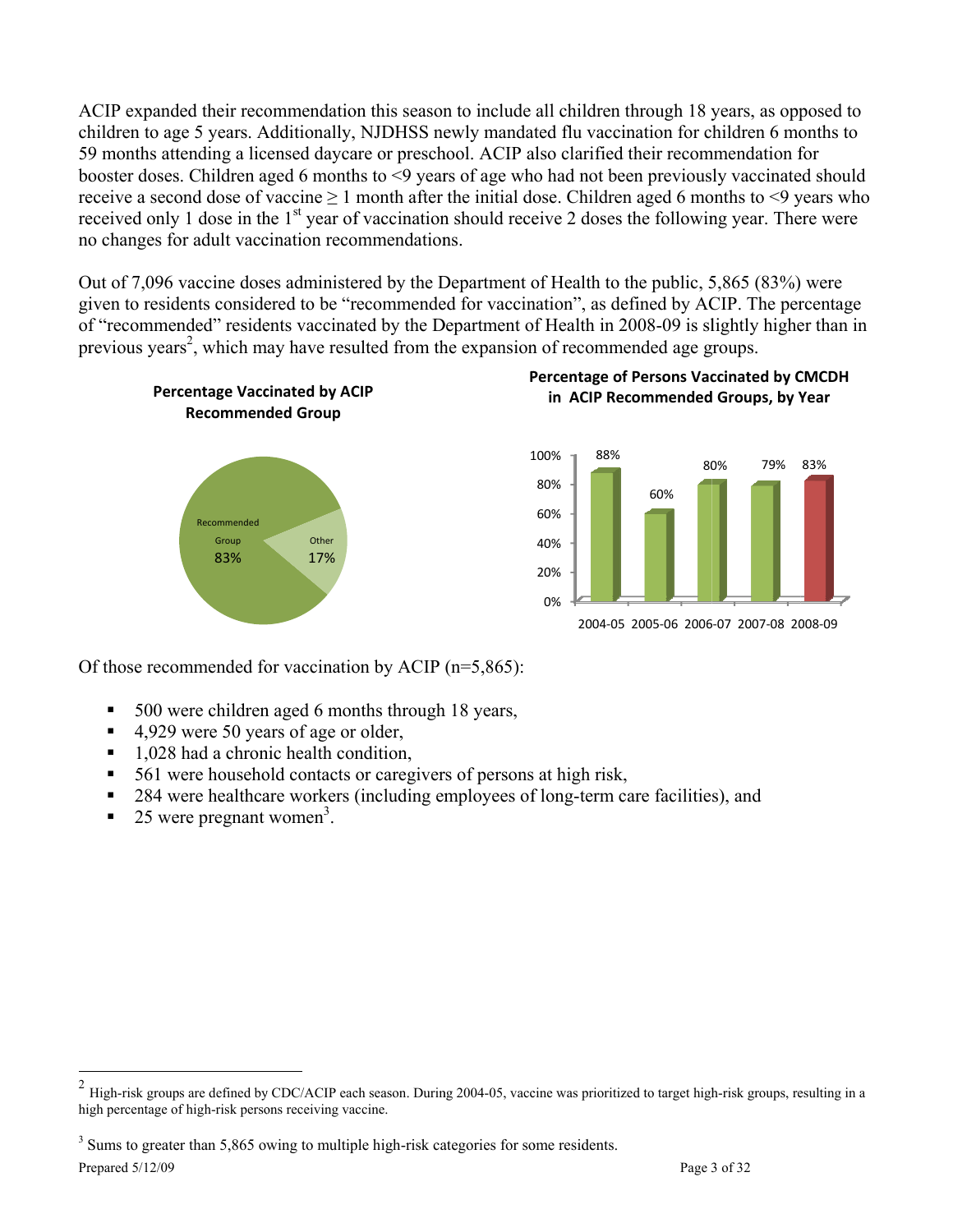#### Percentage of Persons Vaccinated by ACIP Recommended Group



#### **Demographics**

 $Age$ 

The mean age of vaccine recipients was 55 years, ranging from less than 1 year to 98 years (64 records missing age). The highest number of vaccinations 2,583 (37%) was given to persons between 50 and 64 years of age, followed by 2,346 vaccinations (33%) given to persons aged 65 and older. Sixty-nine percent of vaccinations were given to persons aged 50 and older. These percentages are consistent with the  $2007-08$  season.

Nine out of 249 children (3.6%) aged 9 years or younger were given a repeat booster vaccine. The number of children vaccinated under 9 years almost doubled from 134 in 2007-08 to 249 this season. One hundred forty-one out of 249 children less than 9 years (57%) were under 5 years, representing the target population for New Jersey's daycare/preschool immunization mandate. The percentage of persons aged 65 years and older remained consistent with 2007-08. Twenty-six percent of persons 18-49 years reported having a high-risk status.

The minimum age for vaccination at the two drive-through clinics was 16 years. A total of 58 vaccinations were given to persons less than 19 years of age at the drive-through clinics.



Percentage 65+ Persons Vaccinated by CMCDH, by Year

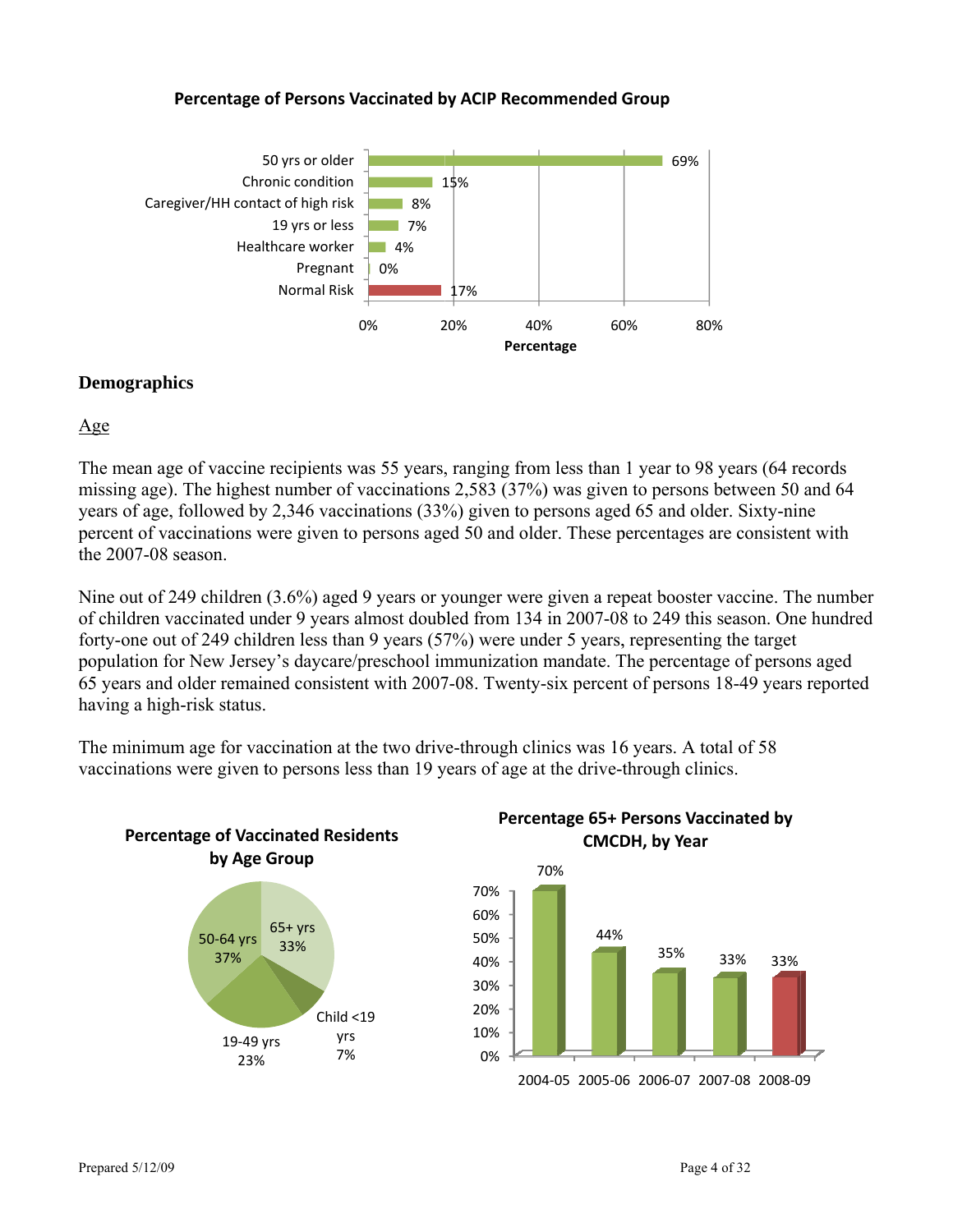## Gender

Three thousand one hundred eight-three (45%) of those vaccinated were male, 3,913 (55%) were female.



### **Percentage of Vaccinated Residents by Gender**

# Race/Ethnicity

Race/ethnicity categories were modified for the 2008-09 season to try to better capture Hispanic ethnicity. Out of a total of 7,096 vaccinations given by the Department of Health, 93% reported white race, 3% reported black race, 2% identified as other, and for 2% race was unknown or missing. Four percent of respondents identified themselves as Hispanic.





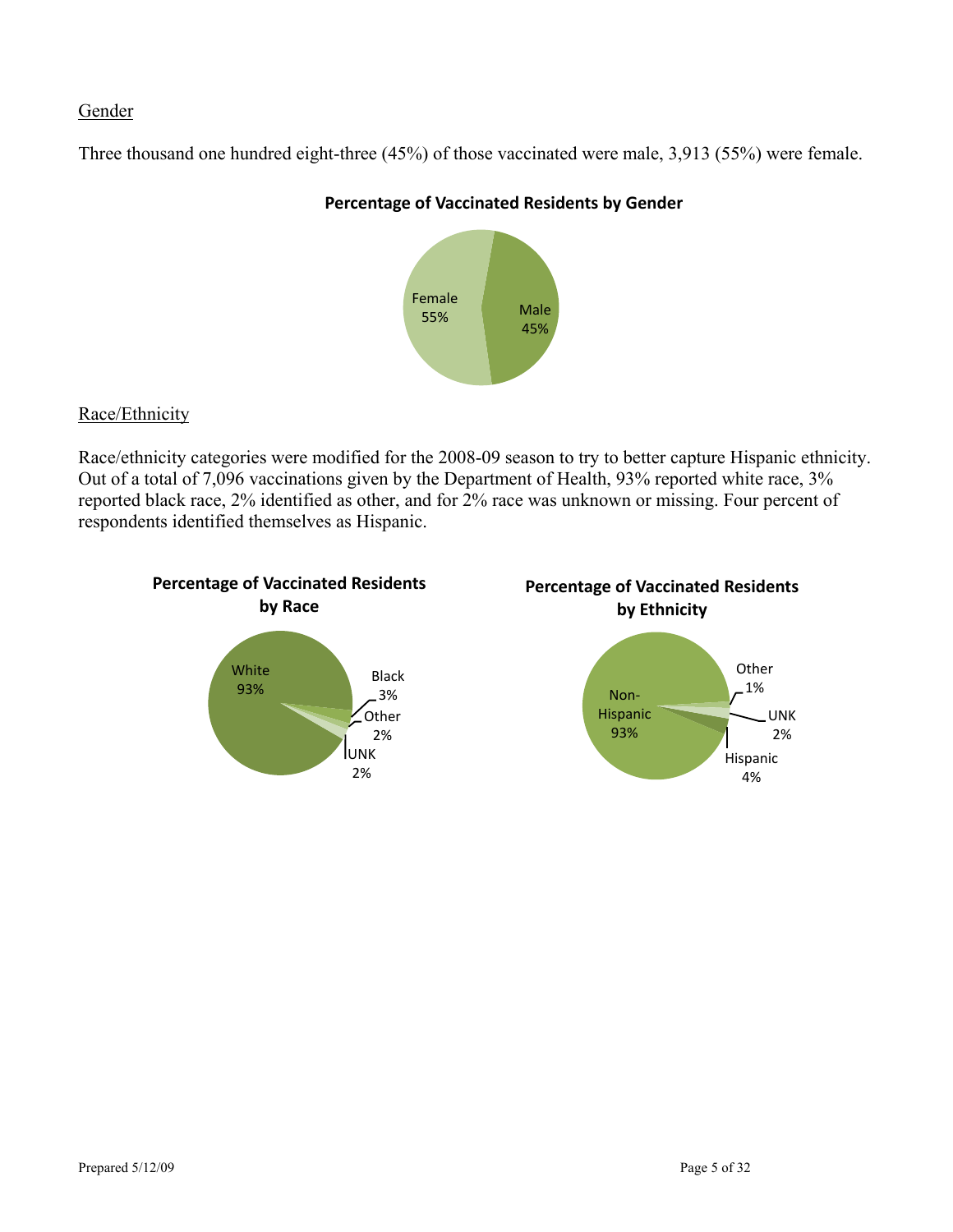# Residence

Residents were vaccinated from all 16 municipalities, with the highest number (1,661) living in Middle Township, followed by 1,203 from Lower Township and 727 from Cape May<sup>4</sup>. The vaccination rates (# persons vaccinated per 100 population), however, were highest in Cape May (18.02), followed by Cape May Point (17.84) and Stone Harbor (11.88). The lowest vaccination rates were in Ocean City (2.17), Upper Township (3.57), Lower Township (5.24), and Dennis Township (5.33).



#### **Total Number of Residents Vaccinated by Municipality**



#### **Vaccination Rate by Municipality**

Out of the 139 persons vaccinated who listed an Out of County address, 51% were female and between the ages of 19-49. Sixty-two percent were in an ACIP recommended group. Nine percent were healthcare workers.

 $\overline{a}$ 

<sup>&</sup>lt;sup>4</sup> There were 139 (2%) vaccines given to persons listing an out-of-county address on the patient registration form. Twenty-three persons did not list municipality.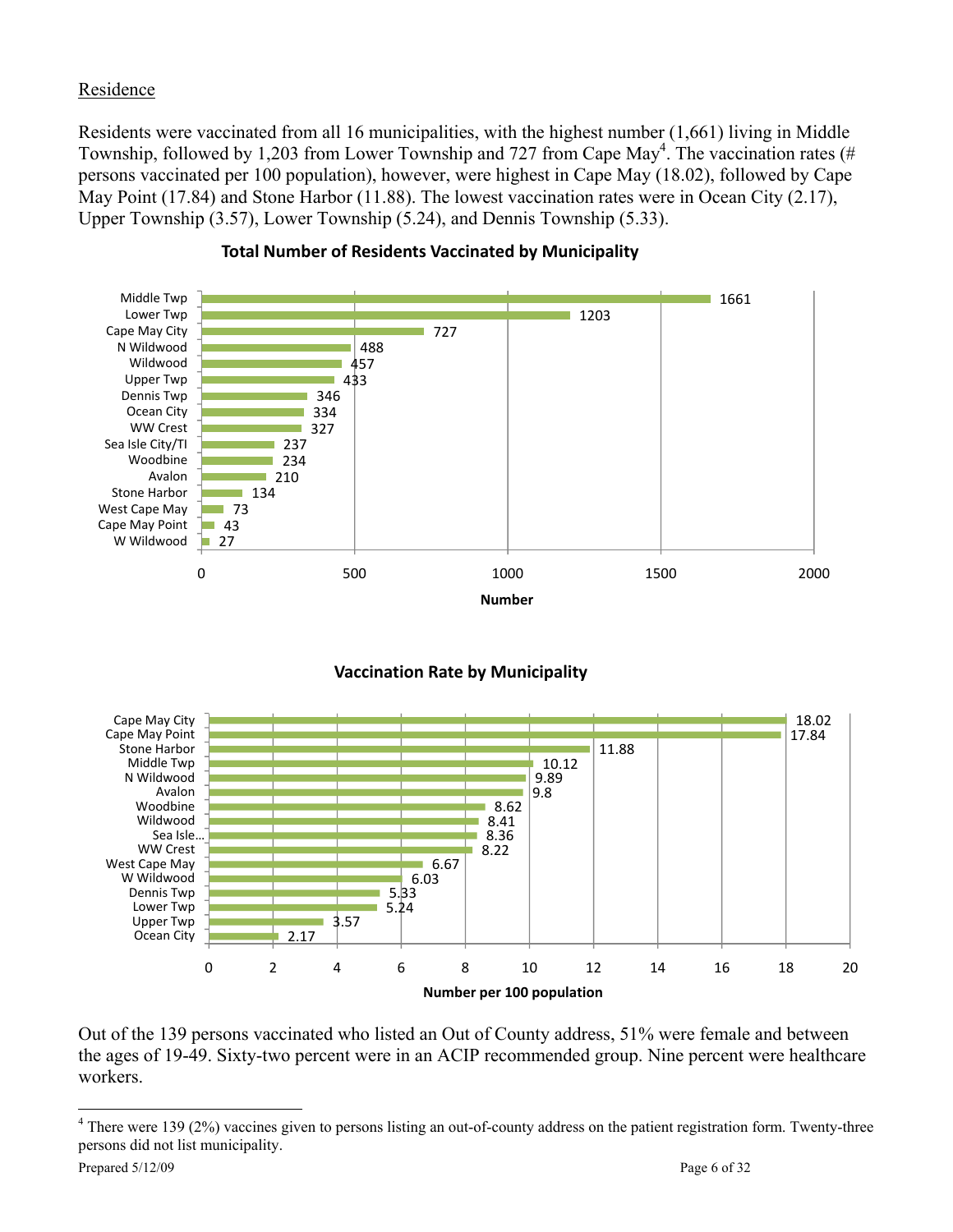## Date of Vaccination

Out of 7,096 vaccinations administered by the Department of Health, 5,418 (76%) were provided at one of the two drive-through flu clinics. One thousand fifty-eight vaccinations were provided at Health Department clinics, 305 were provided at Vote & Vax clinics held at various community locations, and 315 were provided at other non-scheduled clinic times. The percentage of persons vaccinated at the drivethrough clinic was slightly less than the 2007-08 season.



## **Clinical Information**

Patients were asked about allergies to eggs and Thimerosal. Patients were also asked if they had experienced a previous adverse reaction to the vaccine, if they had been told by a physician that they had ever had Guillain-Barré syndrome (GBS), and if they had a fever on the day of vaccination. Three residents reported an allergy to eggs and 6 residents reported an allergy to Thimerosal. Fifty-five residents (less than 1%) said they had experienced a previous adverse reaction to the vaccine, 5 residents reported a history of GBS, and 6 persons reported a fever on the day of vaccination. These individuals received further medical evaluation prior to receiving the influenza vaccine.

## **Vaccination History**

Five thousand seven hundred thirty-nine (82%) persons who were vaccinated this year by the County had also received the influenza vaccine last year. Of these 5,739 persons, 2,183 (38%) were 65 years or older and 2,175 (38%) were between 50-64 years.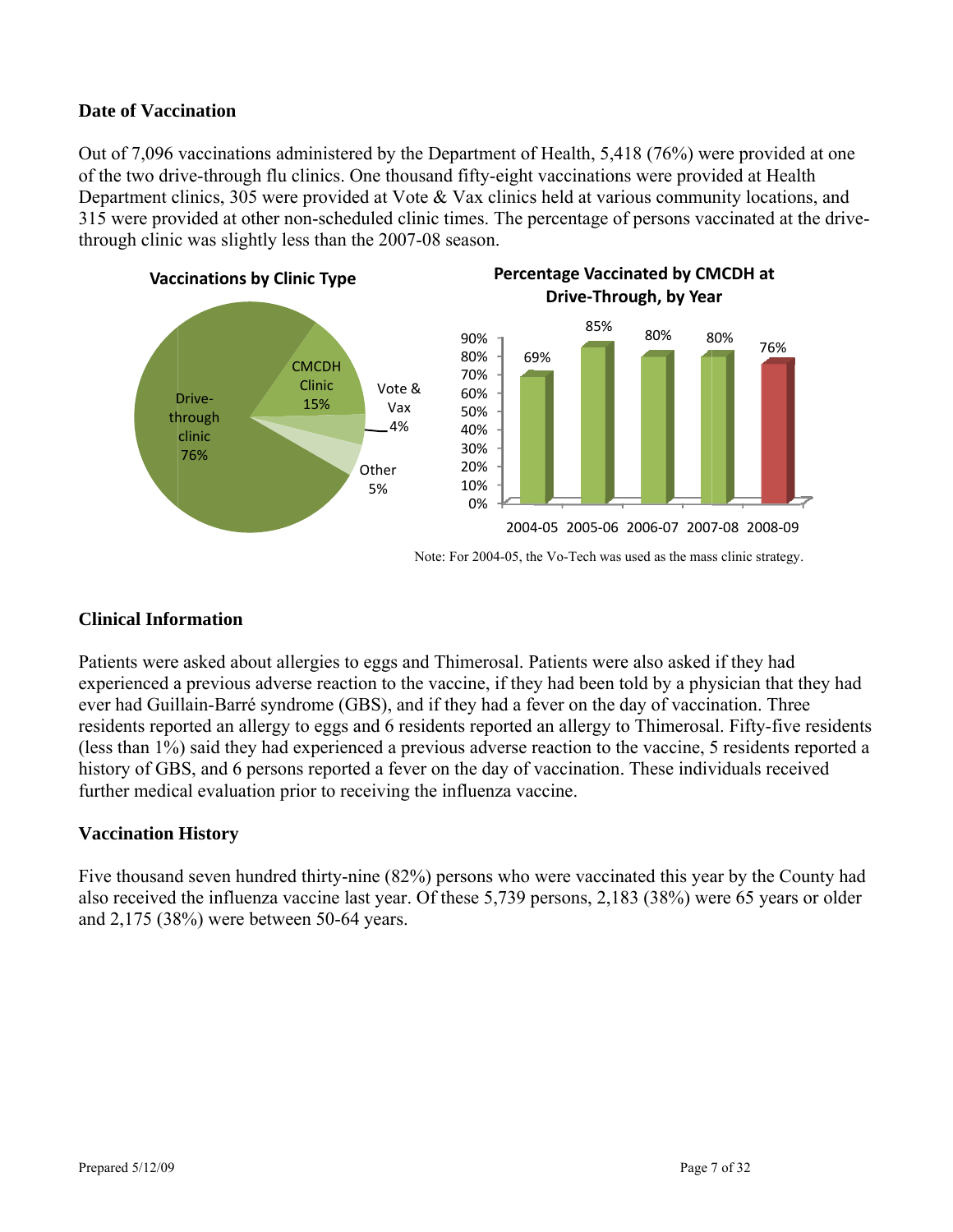

# Of Persons Receiving Flu Vaccination Last Year, Percentage Vaccinated by **CMCDH at Drive-Through, by Year**



Five thousand five hundred seven residents out of 5,739 (96%) who received the vaccine last year specified where they received it. Responses were compiled into the following categories:

- Physician
- Drive-through flu clinic  $\blacksquare$
- $\blacksquare$ County clinic (non drive through)
- Supermarket or pharmacy  $\blacksquare$
- Other type of clinic  $\blacksquare$
- $\blacksquare$ Hospital
- Employer  $\blacksquare$

Seventy-five percent of those receiving the flu vaccine last year received it from the County, with 63% receiving their vaccine at the drive-through clinic. This percentage demonstrates a high level of satisfaction with the drive-through flu clinic.

## Where Residents Received Influenza Vaccine Last Year



By age group, children less than 19 years received their vaccine last year primarily from their physician or at a County Department of Health clinic. In the three adult age groups, the majority who received their flu vaccine last year received it at the drive-through clinic, another County clinic, or their physician.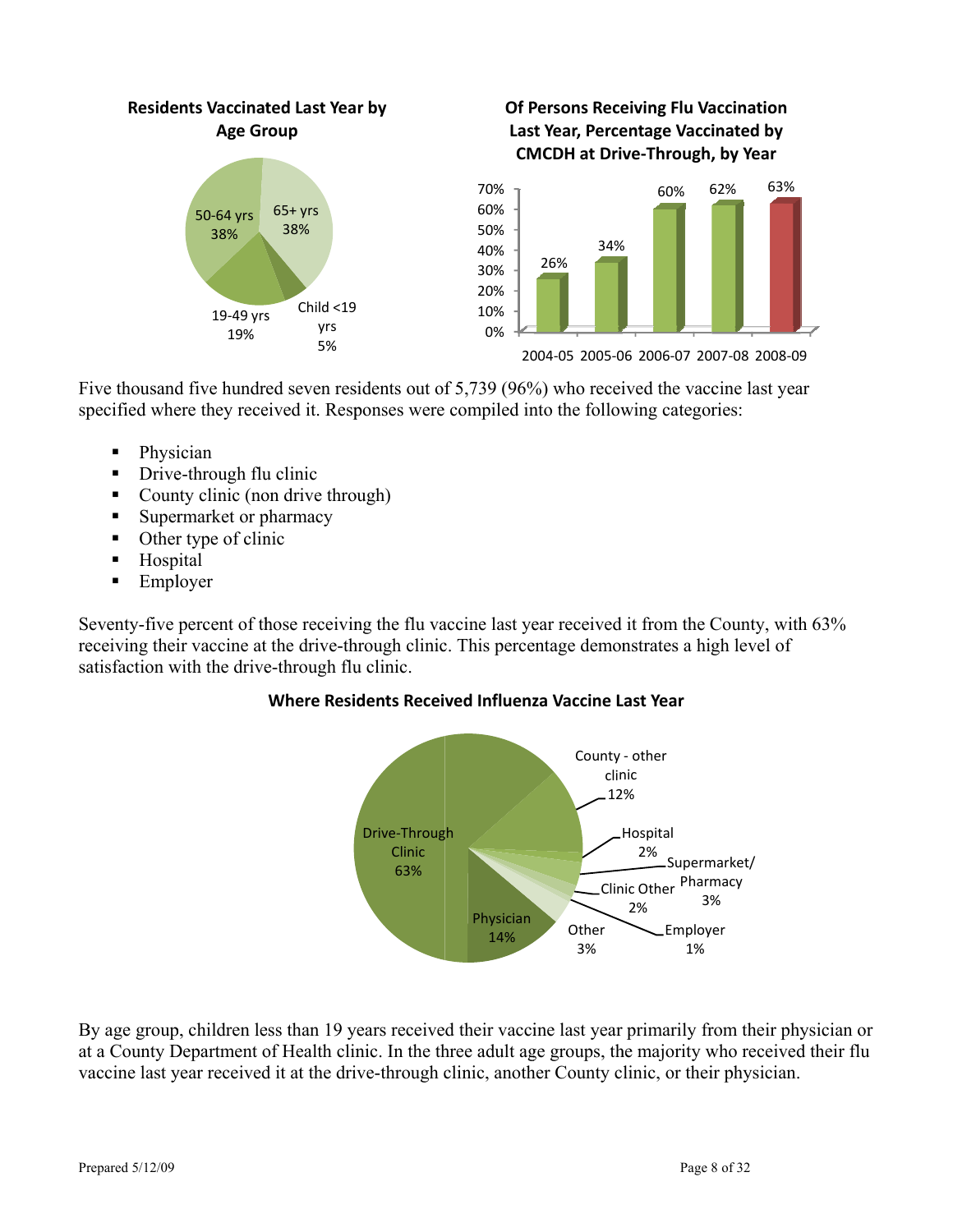

## **Program Marketing**

The Cape May County Department of Health's marketing plan for the 2008-09 season included several strategies to promote the drive-through flu clinics as well as the Department of Health clinics. Particularly for the drive-through clinics, it is critical that residents bring completed consent forms with them to the clinic, rather than obtaining and completing forms onsite. Having completed consent forms in advance improves traffic flow and the efficiency of the drive-through flu clinic. In addition, people stopping to complete consent forms in their cars is a safety hazard that the Department of Health wants to prevent. As part of the marketing effort, consent forms were disseminated in advance of the drive-through clinics to the public in a variety of settings:

- Health Department lobby and clinics
- Health Department's website
- Advertising in the Atlantic City Press and Herald newspapers
- County Pharmacies and Libraries (hard copies)
- Spanish/Latin American groceries and churches (LINCS and hard copies)
- Predominantly African American and Hispanic churches (LINCS and hard copies)
- Healthcare community, including all physician practices, community clinics, hospitals, and EMS (via LINCS)
- Special needs groups, including County Departments of Aging and Social Services, US Coast Guard, County and Municipal senior centers, assisted living facilities, ARC, senior residences, Puerto Rican Action Committee, Cape Human Resources, School superintendents, School nurses (via LINCS)
- Radio spots on WILW Oldies 94.3 and 96.7 the Coast

The only change in marketing for 2008-09 was the removal of the Ocean City Sentinel newspaper from the advertising budget, based on very low response in 2007-08. Continuing from last year, efforts were made to target African Americans and Hispanic residents, as well as residents in the northern part of the County.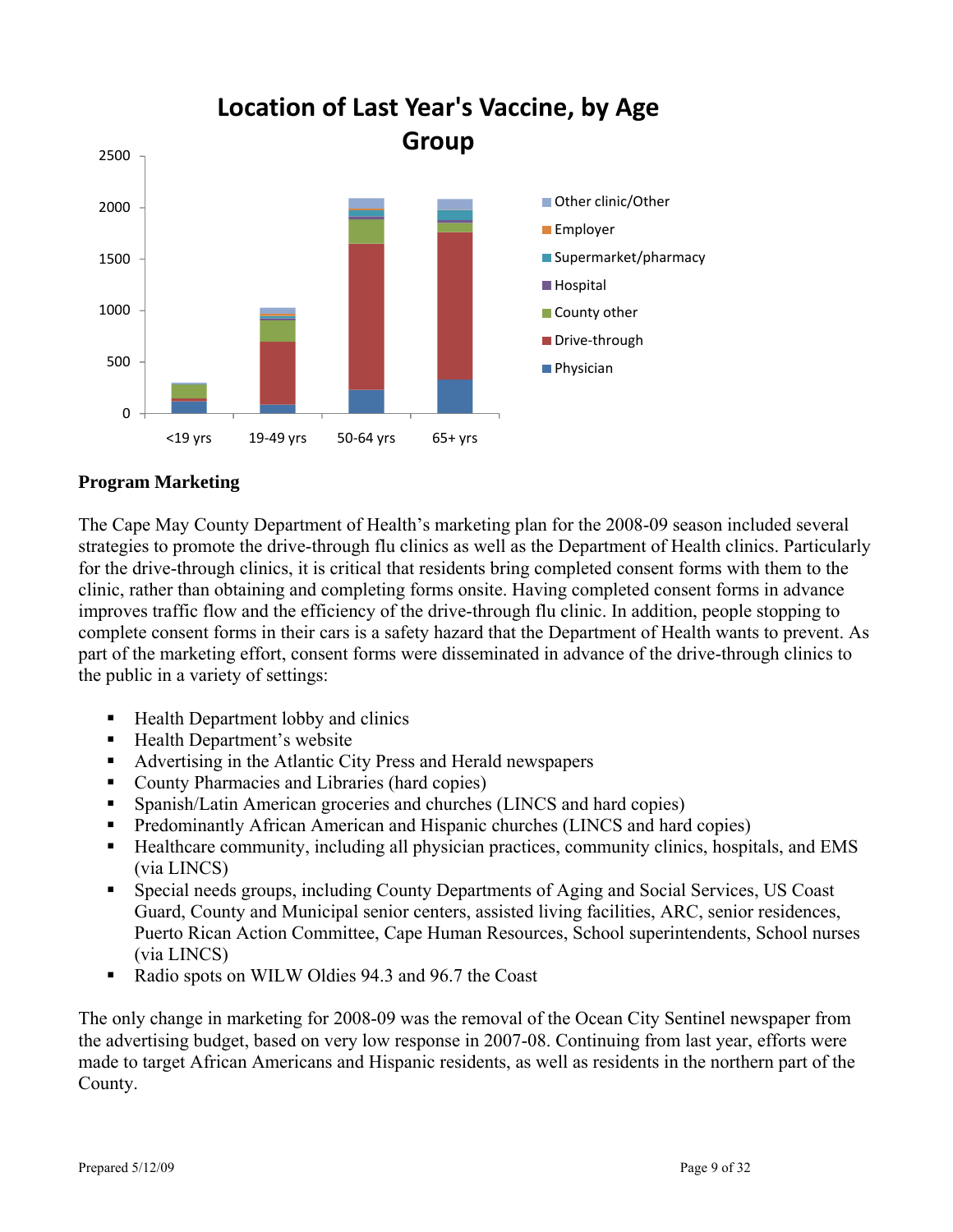Of the 5,418 persons receiving their influenza vaccination at one of the two drive-through clinics, 5,396 forms (99.6%) were entered with source information. Three thousand eight hundred twenty-nine residents (71%) brought a completed consent form with them. The remaining 1,567 (29%) received and completed a consent form when they arrived at the drive-through clinic. The percentage of persons bringing an advance consent form was consistent with 2007-08, although public information efforts highlighted the importance of bringing a completed form to the drive-through clinic. Of those who received their vaccine at the drive-through clinic the previous year  $(3,295)$ , 74% brought a completed consent form with them.



Of those that brought a completed consent form, the majority obtained their forms from the Herald newspaper (33%) followed closely by the Atlantic City Press (31%) newspaper. Twenty-two percent of residents downloaded the form from the Department of Health's website, which is down 35% from 2007-08.

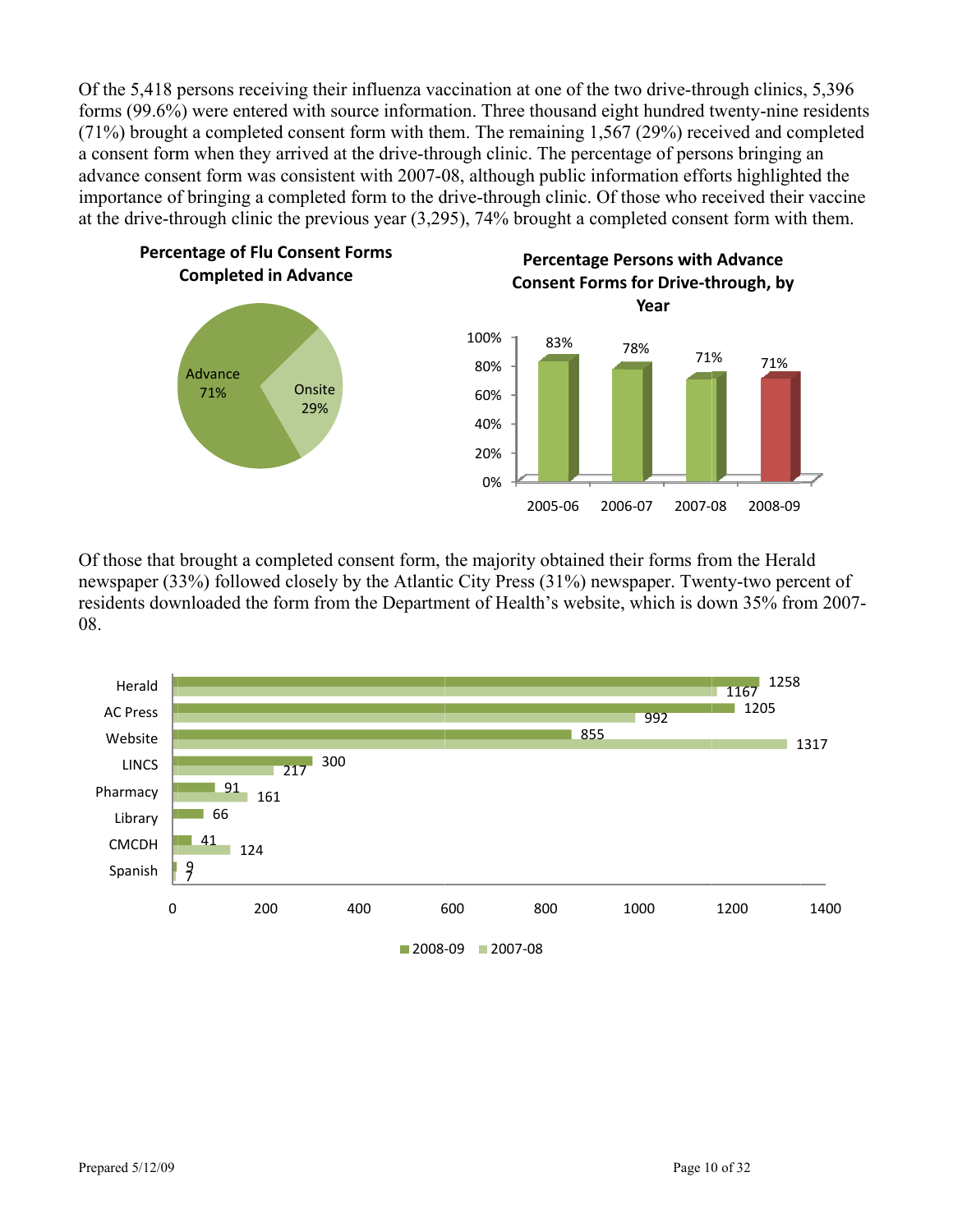## **Source of Advance Consent Forms (%), Drive‐Through Clinics**



The Atlantic City Press continued to increase as a source for consent forms in the 2008-09 season, as did the number provided through LINCS communications (8%). A total of 64% of advance forms were brought from local newspapers. The number of Spanish forms remained low.



#### **Source of Advance Consent Forms by Category**

By age group, persons 65 years of age or older were most likely to bring a completed consent form (76%) with them to the drive-through clinic. In contrast, persons between 19-49 years of age were the least likely  $(59\%)$ .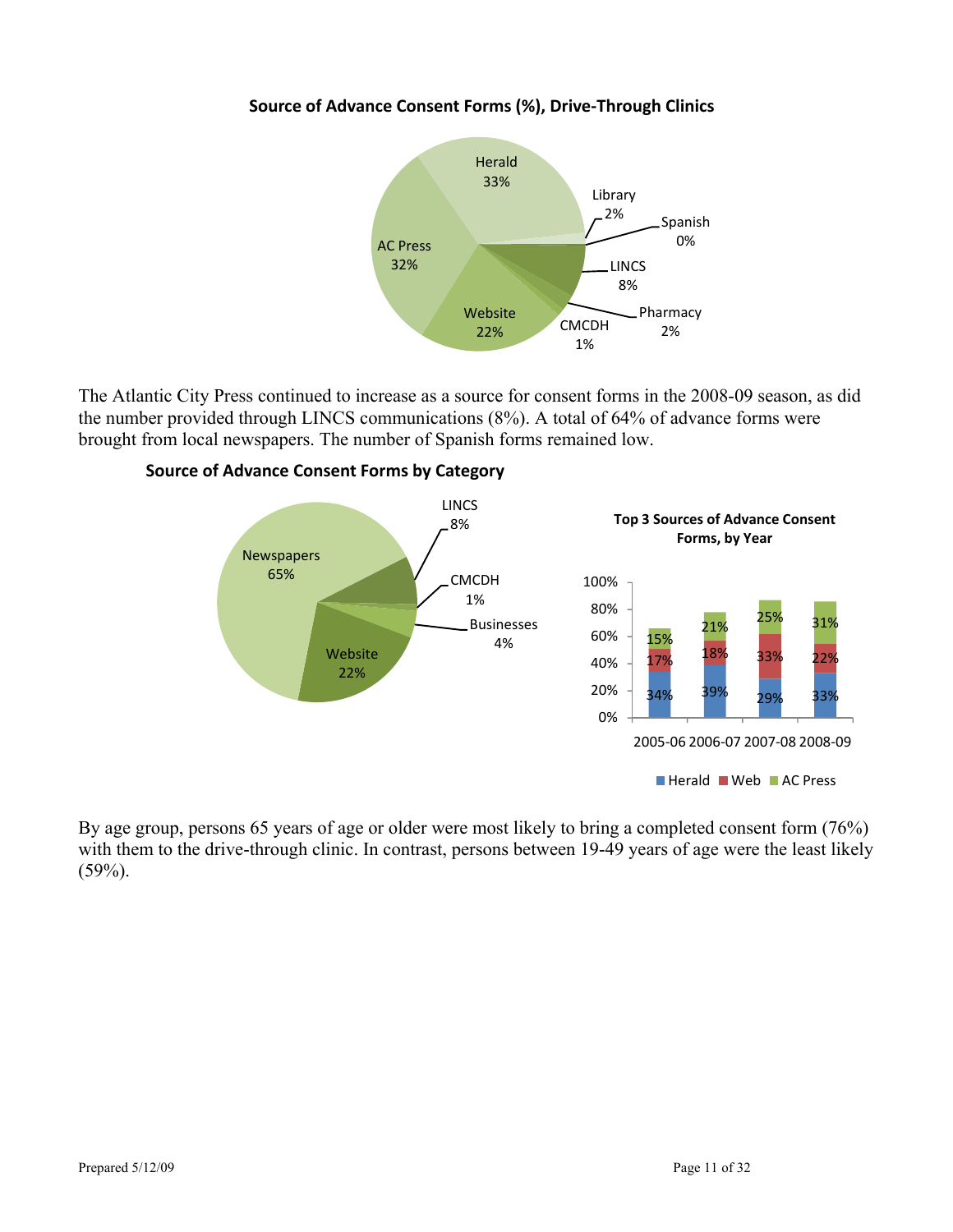

**Percentage with Completed Consent Forms, by Age Group**

Persons across all age groups were most likely to bring a completed consent form from a newspaper. Persons 65 years of age or older were least likely to use the Department of Health's website.



**Source of Advance Consent Forms, by Age Group**

Ocean City, Lower Township, Sea Isle City, and Upper Township had the largest percentage of advance consent forms, with West Cape May, Stone Harbor, and Cape May Point having the lowest percentages of advance consent forms.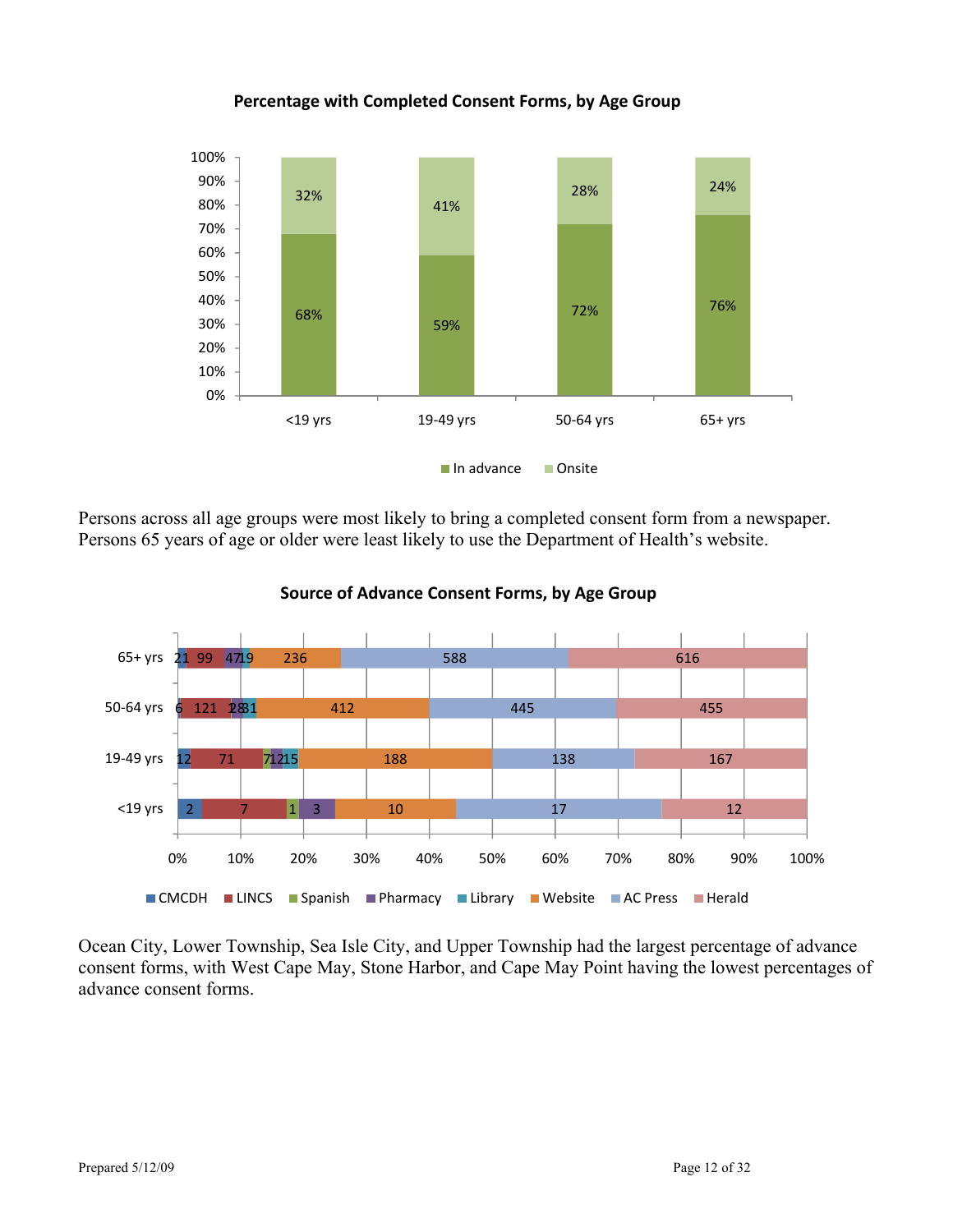#### **Percentage Advance Consent Forms by Municipality**



The Herald was used often in all municipalities with the exception of Dennis Township, Ocean City, Upper Township, West Wildwood, and Woodbine. The Atlantic City Press was used as a large percentage in all municipalities with the exception of Cape May Point. The website was a large percentage source in Cape May Point, Ocean City, West Wildwood, and Woodbine.



#### **Source of Advance Consent Forms by Municipality**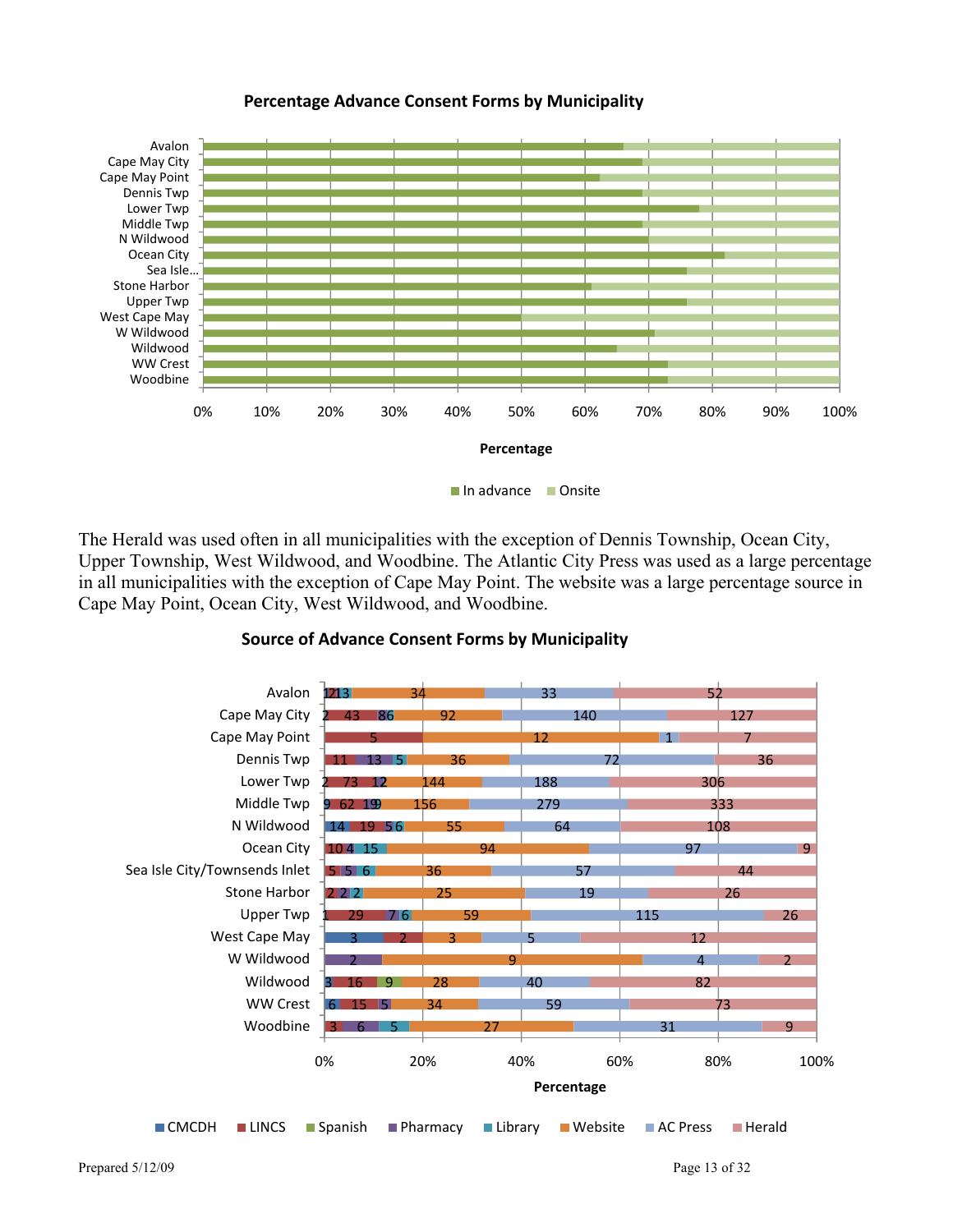As mentioned earlier, several efforts were made to increase the number of residents receiving their flu shots from the northern part of the County. Targeted municipalities include Dennis Township, Ocean City, Sea Isle City, Upper Township, and Woodbine. Between 2006-07 and 2008-09, an increasing number of residents from each of these target municipalities received their flu shot from the County, with the exception of Upper Township in 2008-09. Similarly, the vaccination rate (per 100 population) increased in each of these municipalities, again with the exception of Upper Township in 2008-09. The sharp increase in numbers from Woodbine likely resulted from the Vote & Vax clinic held in Woodbine. The increased representation from the northern part of the County suggests that the increased marketing and outreach activities are having the desired effect, albeit gradually.



#### Number Residents Vaccinated, 2006-07 through 2008-09





Apart from the drive-through clinics, information was sent to the public through the press and to various groups to promote children and family clinics and the Vote  $\&$  Vax clinics. Information was sent via LINCS to:

 $\blacksquare$ 

- $\blacksquare$ Daycare and preschool facilities
- Physicians F
- Hospitals  $\blacksquare$
- $\blacksquare$ Parents via school superintendent

Prepared 5/12/09

- **Emergency Medical Services**
- County Department of Aging
- County and Municipal senior centers
	- Municipal clerks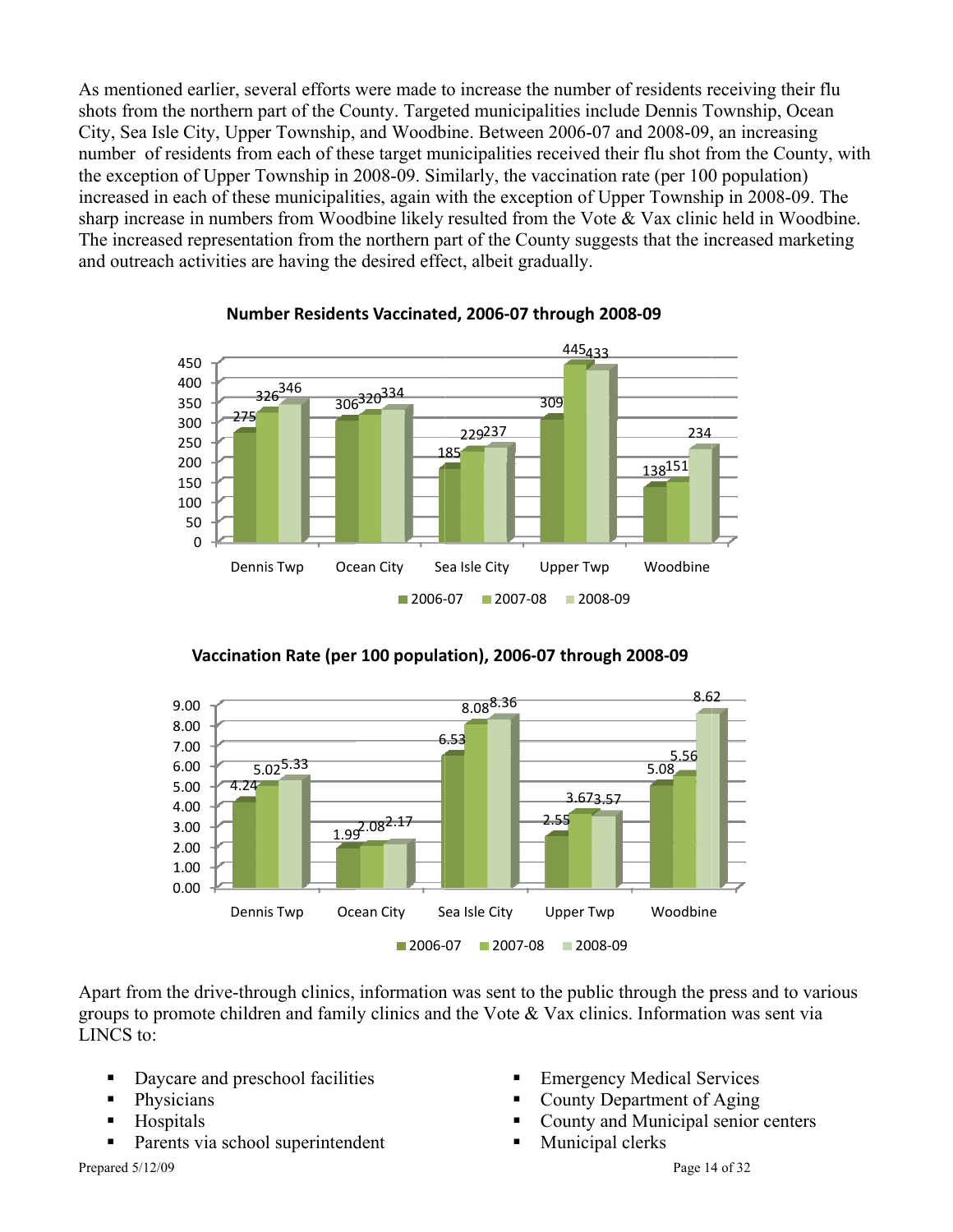# **Appendix A: Demographics by ACIP Recommended Vaccination Group**

# **50 Years of Age and Older (n=4,929)**

Gender and municipality of vaccinated persons aged 50 and older were consistent with summary indicators. Residents 50 years and older were more likely to be white and not Hispanic.

Within 50-64 years, mean age is 58 years, range 50 to 64. Within 65+ years, mean age is 73 years, range 65 to 98.



**Persons 50 years or Older Vaccinated by Municipality**

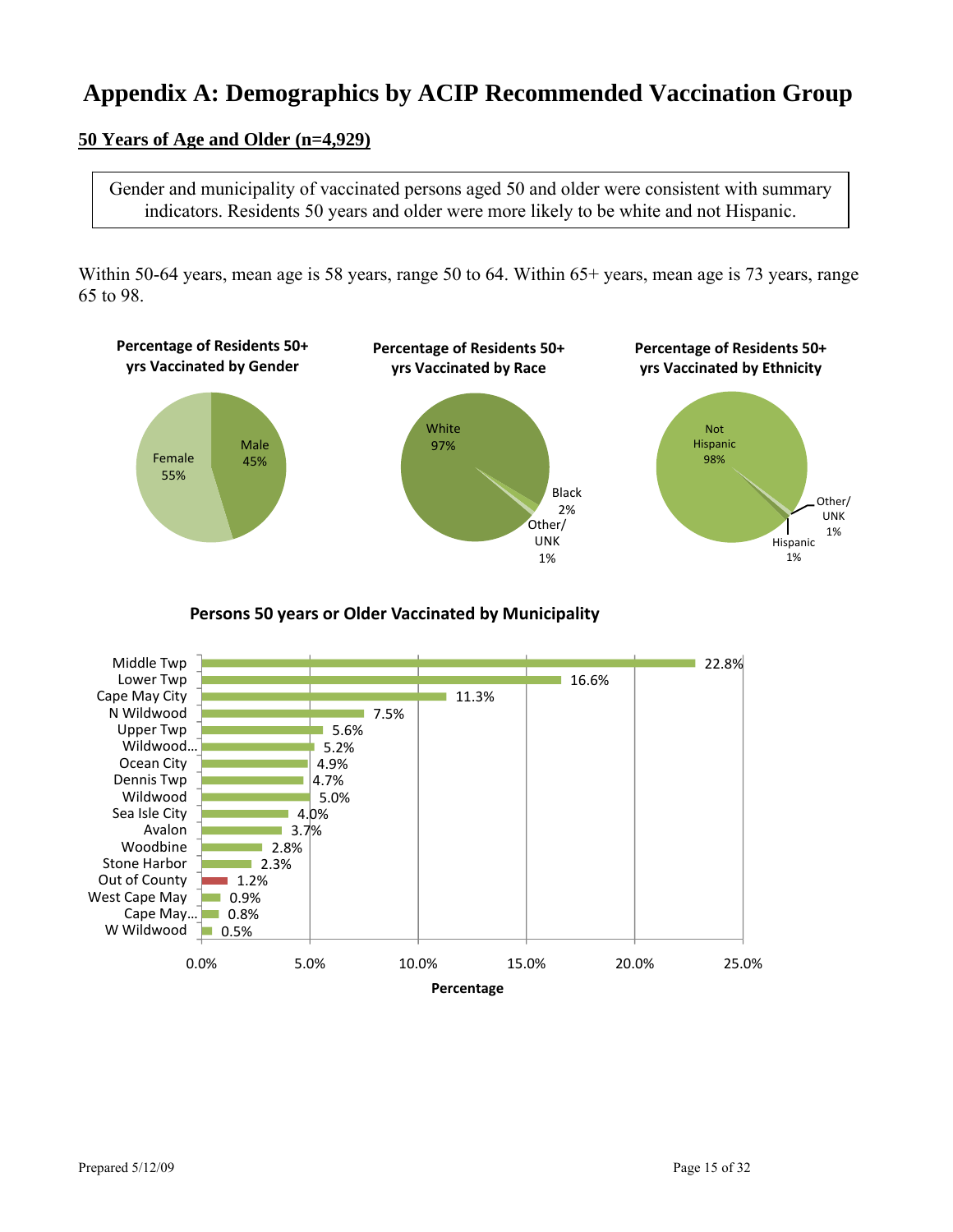Vaccinated children aged 6 months through 18 years were less likely to be white and more likely to be black or other and Hispanic. This group was more likely to be male and to live in Wildwood.



Mean age is of <5 years is 3 years, range <1 year to 4; mean age of 5-18 years is 12, range 5-18.



#### **Children <19 yrs Vaccinated by Municipality**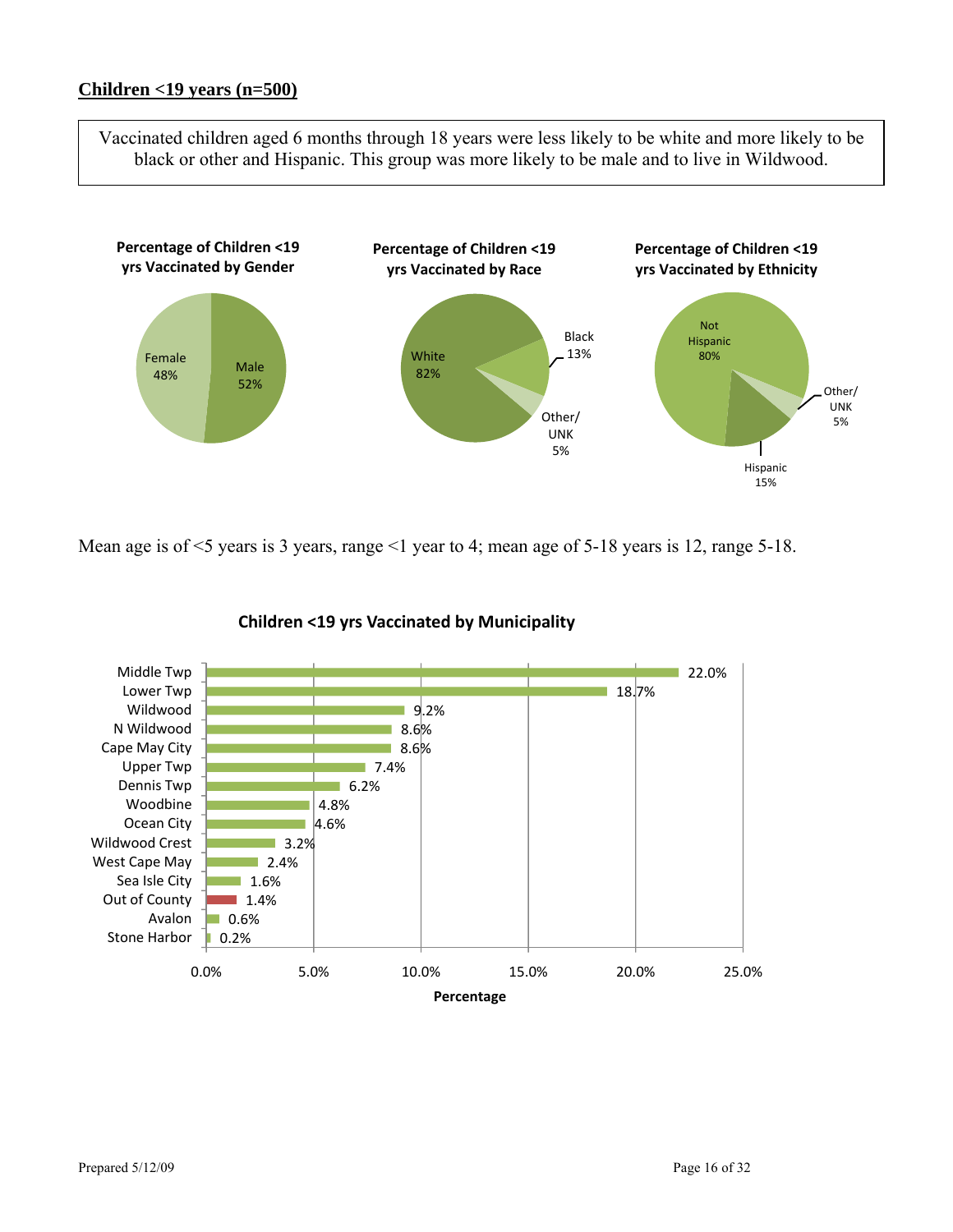Vaccinated persons with chronic health conditions were more likely to be over 65 years of age and less likely to be between 19-49 years. Gender, race, and municipality were consistent with summary indicators.



## **Residents with Chronic Conditions Vaccinated by Municipality**

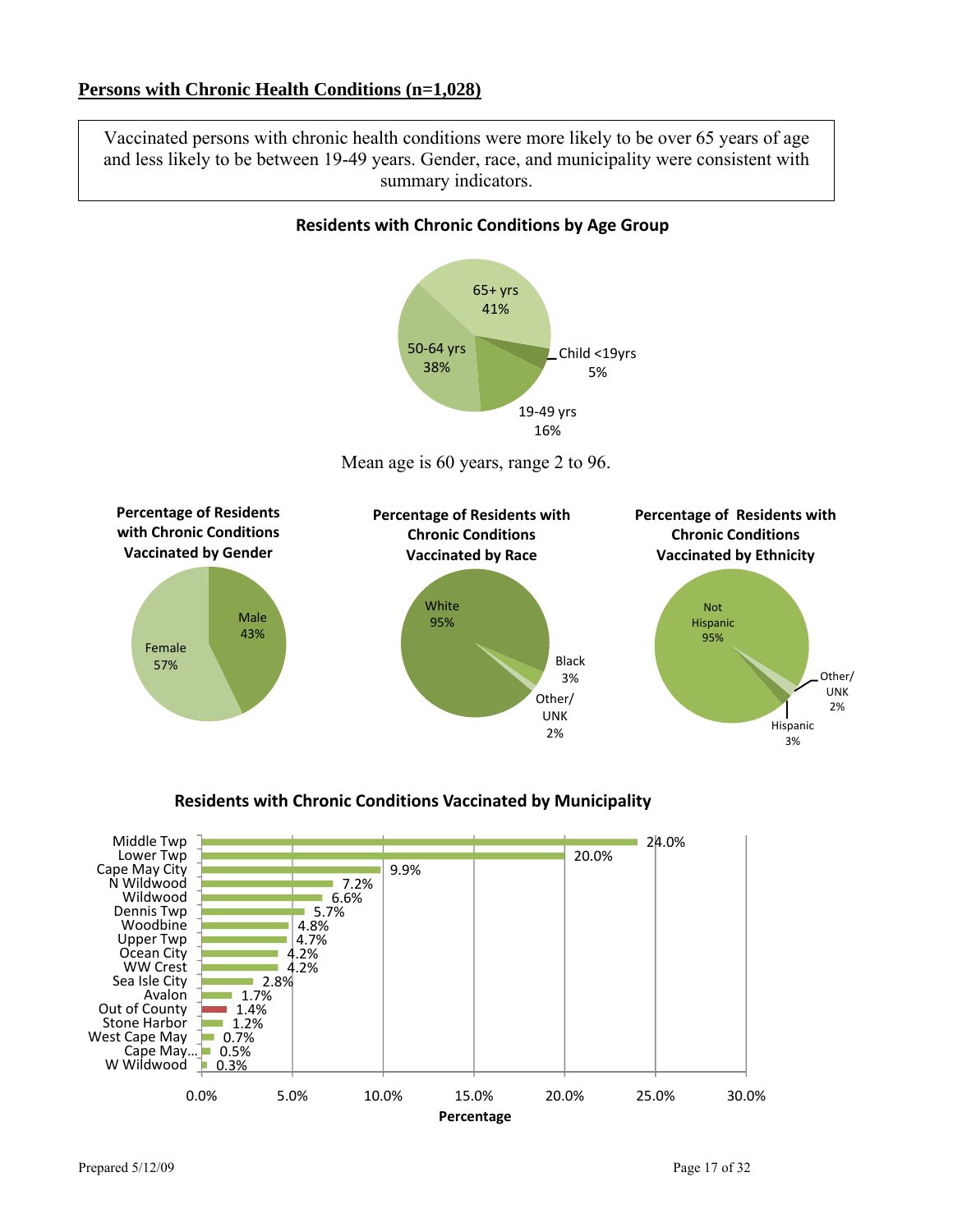### **Healthcare Workers (Including Long-Term Care and Assisted Living Employees) (n=284)**

Vaccinated healthcare personnel were more likely to be 18-49 years of age or 50-64 years; more likely to be female; less likely to be white and more likely to be black. Residency and Hispanic ethnicity was fairly consistent. A higher percentage were out of county residents and were less likely to live in Cape May.



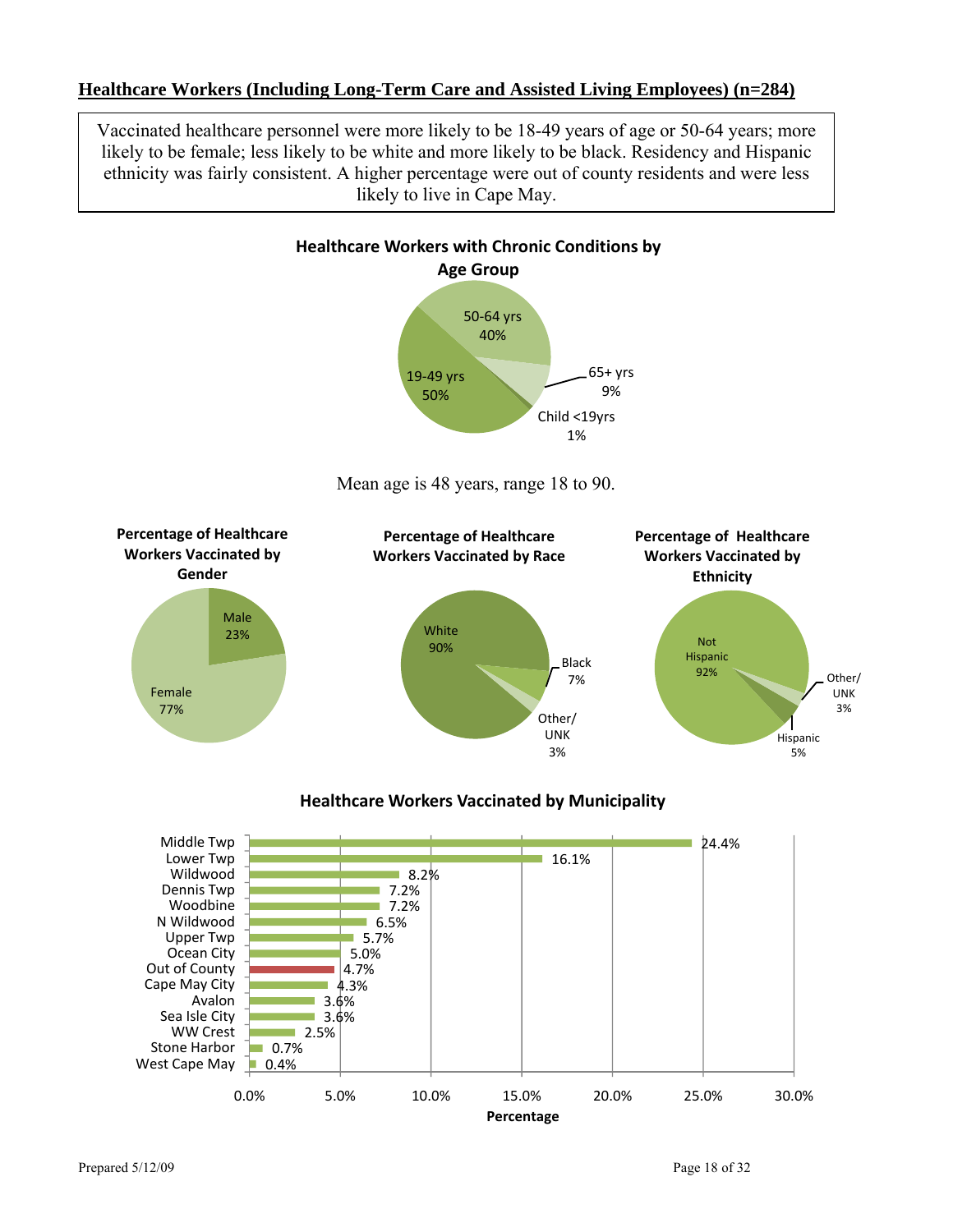Vaccinated pregnant women were mostly between 18-49 years with 5% less than 19 years (excluding missing age); all were white. Ethnicity was consistent. Pregnant women were more likely to live in Upper Township or out of county, and less likely to live in Cape May City.

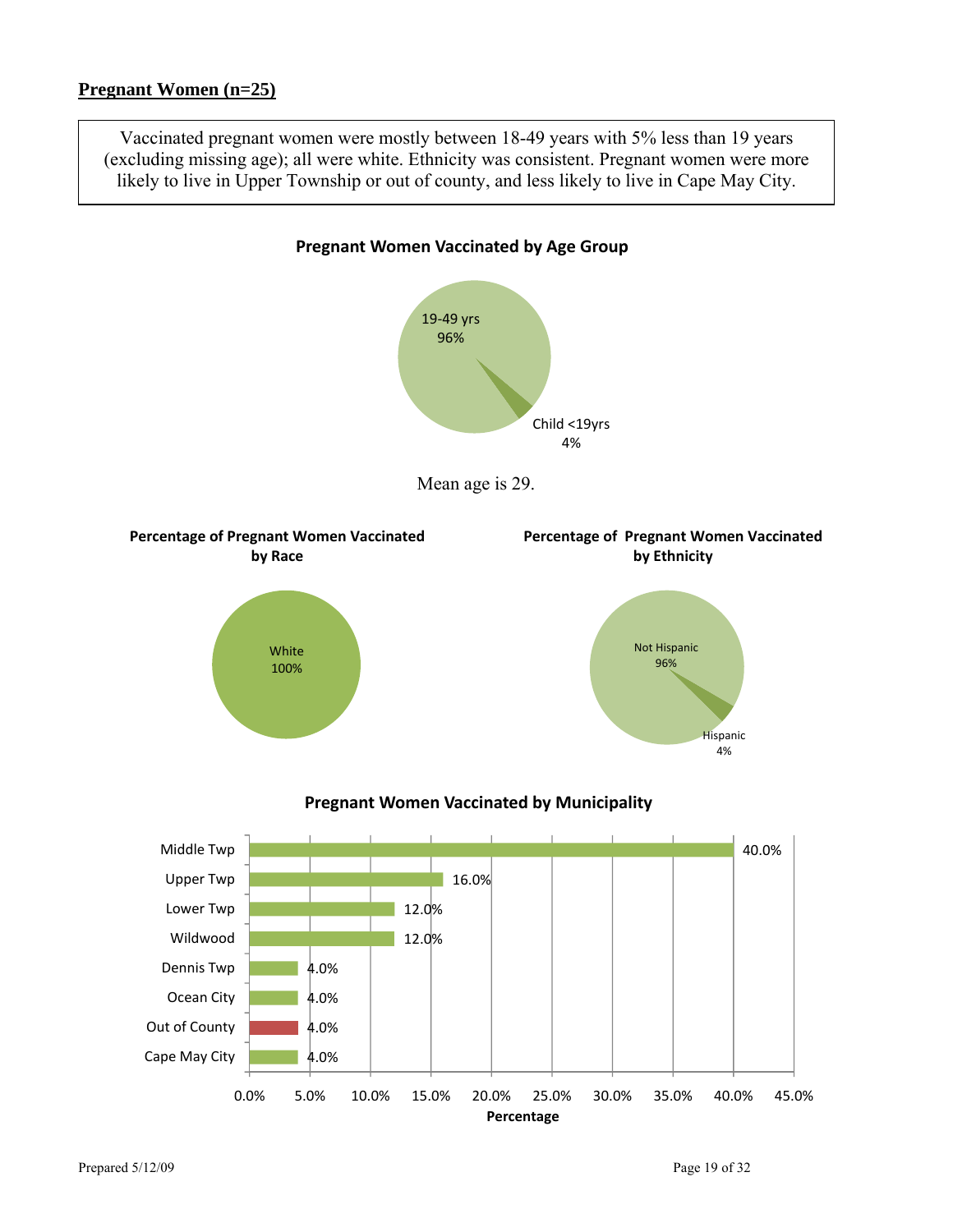### **Household Contacts or Caregivers of Persons at High Risk for Influenza (n=561)**

Vaccinated persons who live with or care for persons at high risk were more likely to be between 19-64 years of age and less likely to be 65 years or older; more likely to be female and non-Hispanic. Race and residency were consistent.

**HH Contacts/Caregivers by Age Group**



#### **Household Contacts/Caregivers Vaccinated by Municipality**

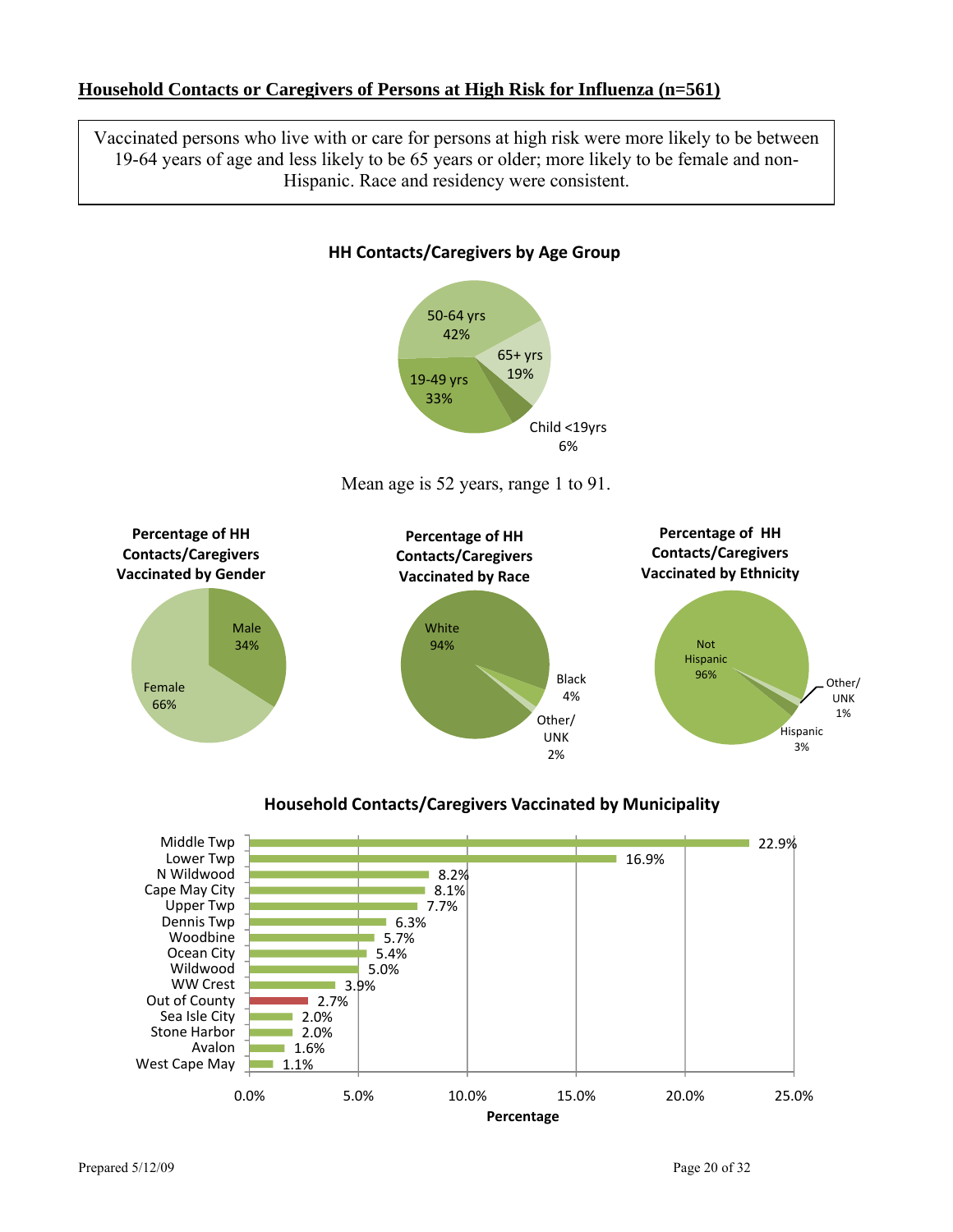# **Appendix B: Specific Information by Municipality5**

# **Barrier Islands (Avalon, Stone Harbor, Sea Isle City, n=581)**

Vaccinated persons living on the barrier islands were more likely to be 50 years or older and less likely to be less than 49 years; more likely to be in an ACIP-recommended vaccination group; slightly more likely to be white and male and less likely to be Hispanic.







 5 Individual municipalities are combined into one of seven groups, as described on each page.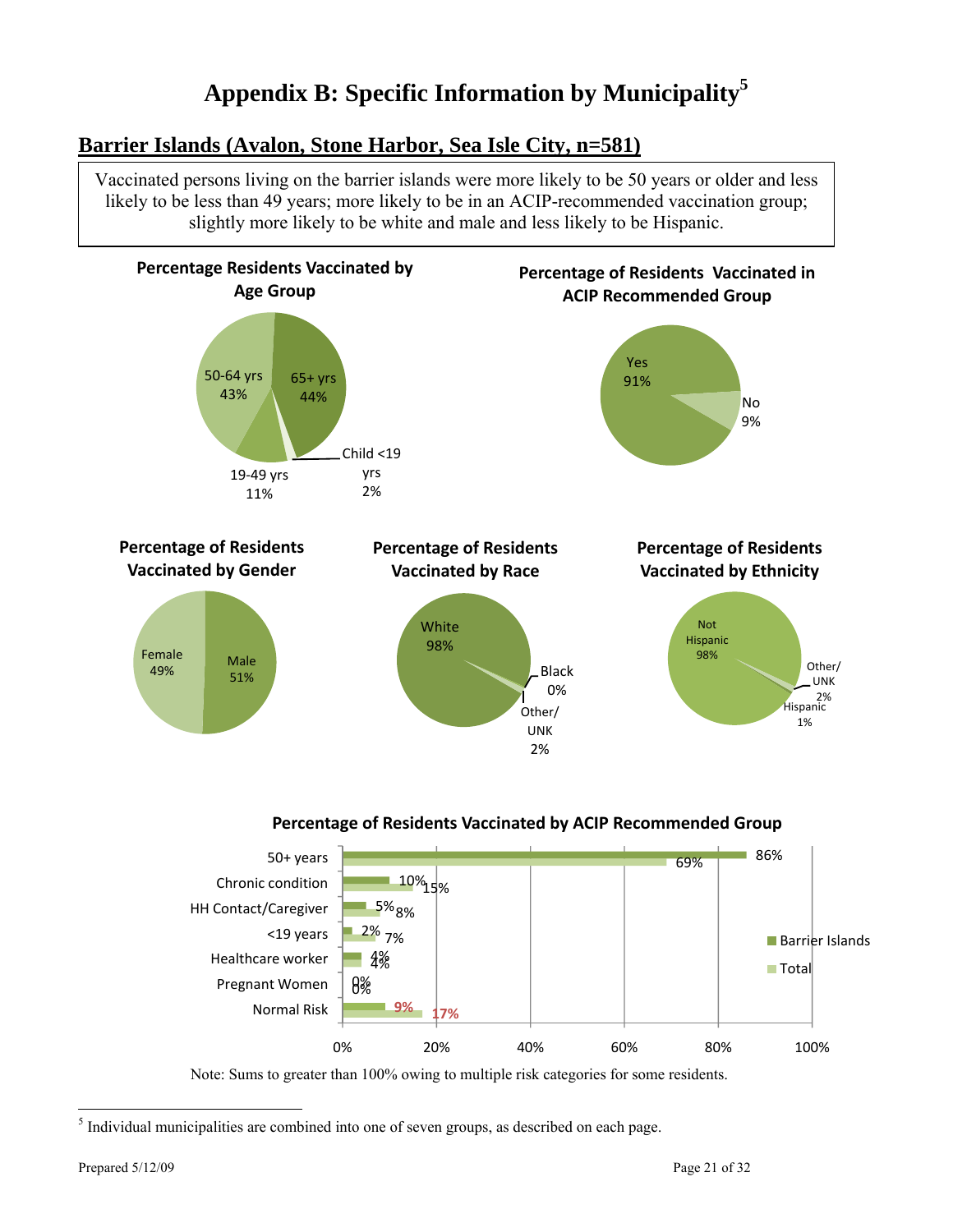# **Cape May (Cape May City, Cape May Point, West Cape May, n=843)**

Vaccinated persons living in the Cape May's were slightly more likely to be 65 years or older and were less likely to be between 19-49 years; more likely to be in an ACIP recommended group, white, and not Hispanic. Gender was consistent.



#### **Percentage of Residents Vaccinated by ACIP Recommended Group**

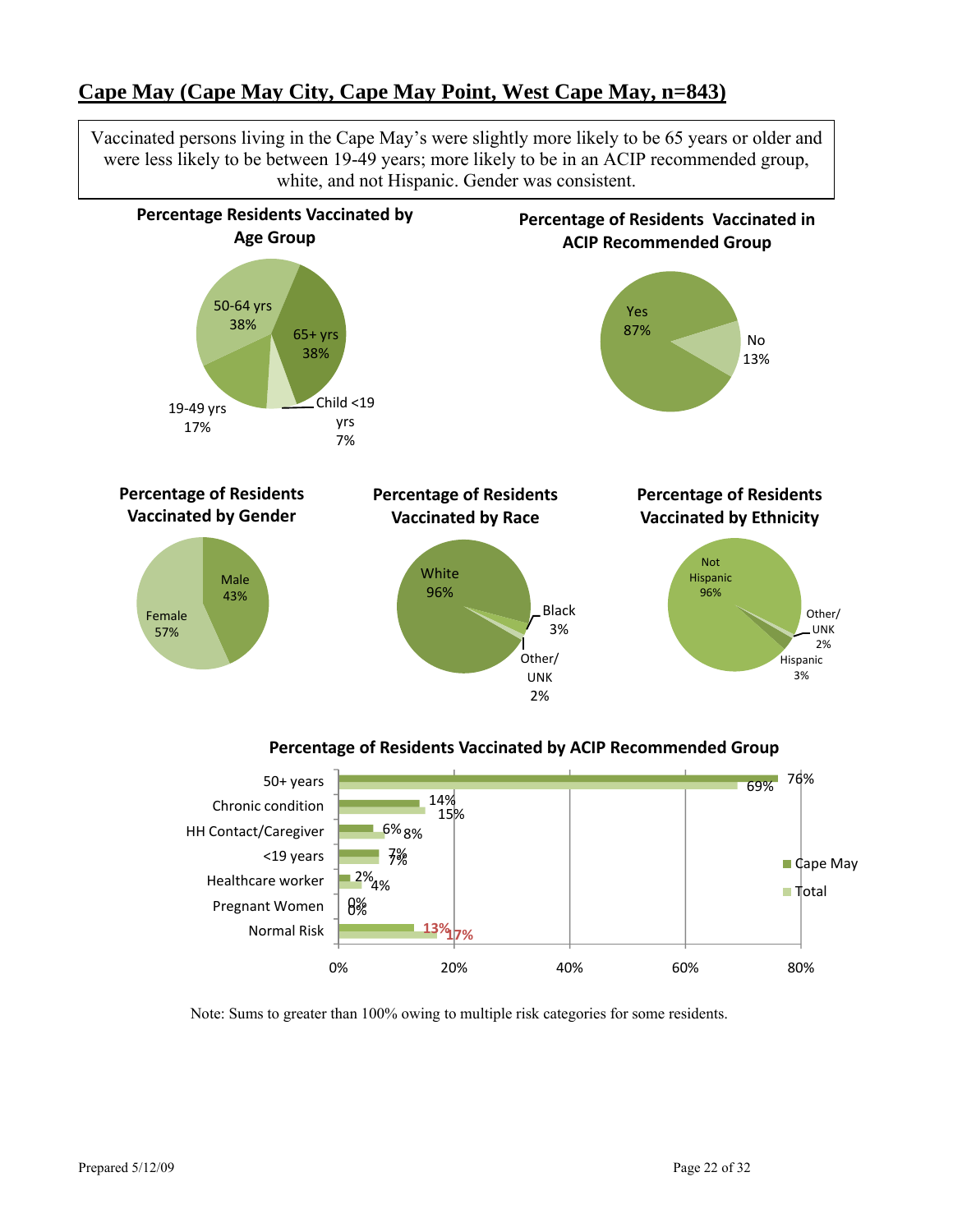# **Dennis/Middle Townships (n=2,007)**

Vaccinated persons living in Dennis/Middle Township were slightly less likely to be in an ACIPrecommended vaccination group and more likely to be Hispanic. Age, gender, and race were consistent.



Note: Sums to greater than 100% owing to multiple risk categories for some residents.

0% 20% 40% 60% 80%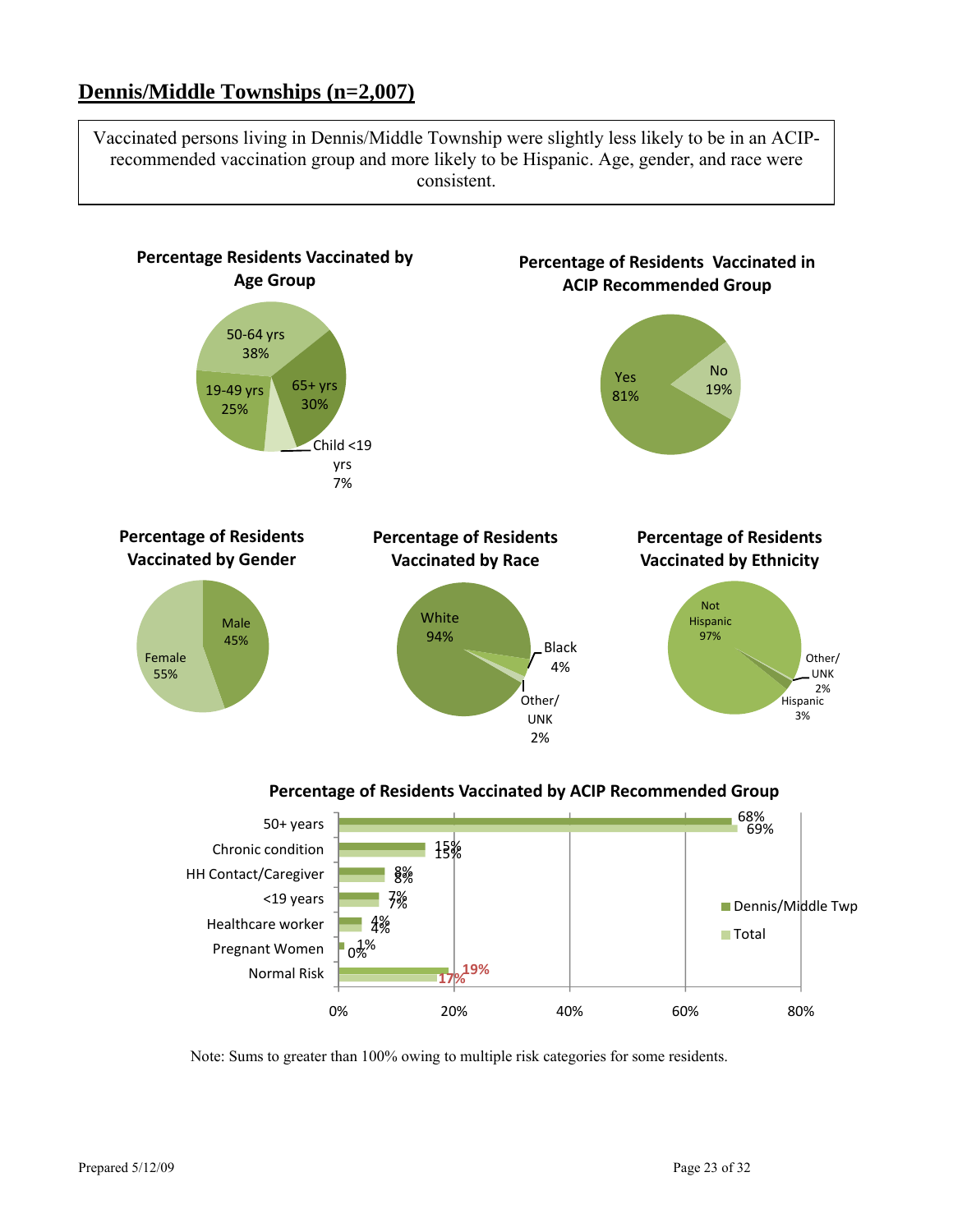# **Lower Township (n=1,203)**

Vaccinated persons living in Lower Township were slightly more likely to be white and female and less likely to be black. ACIP recommended vaccination group, age, and Hispanic ethnicity were consistent.



#### **Percentage of Residents Vaccinated by ACIP Recommended Group**

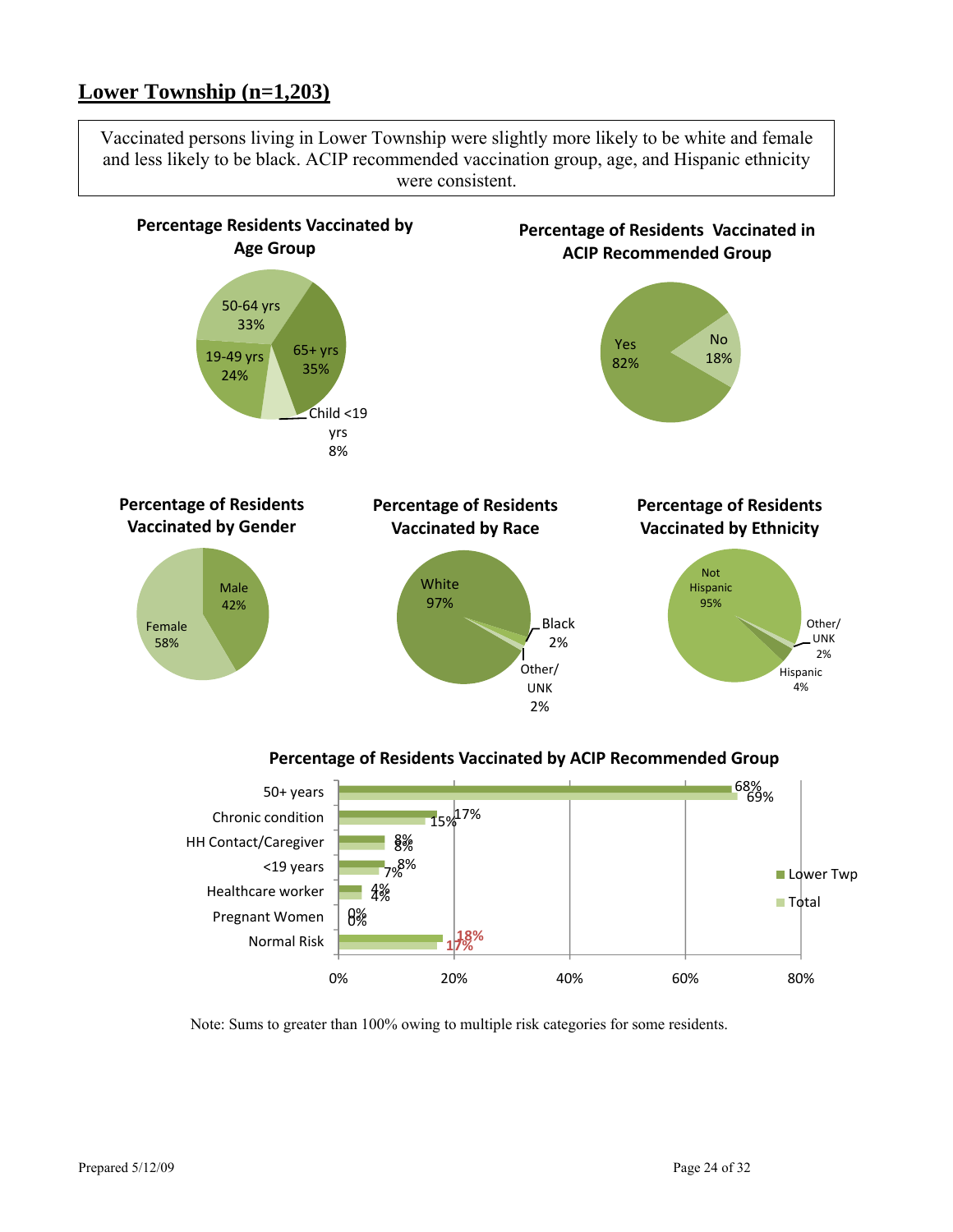# **Ocean City (n=334)**

Vaccinated persons living in Ocean City were slightly more likely to be in an ACIPrecommended vaccination group; more likely to be between 50-64 years, white, and not Hispanic. Gender was consistent.



**Percentage of Residents Vaccinated by ACIP Recommended Group**

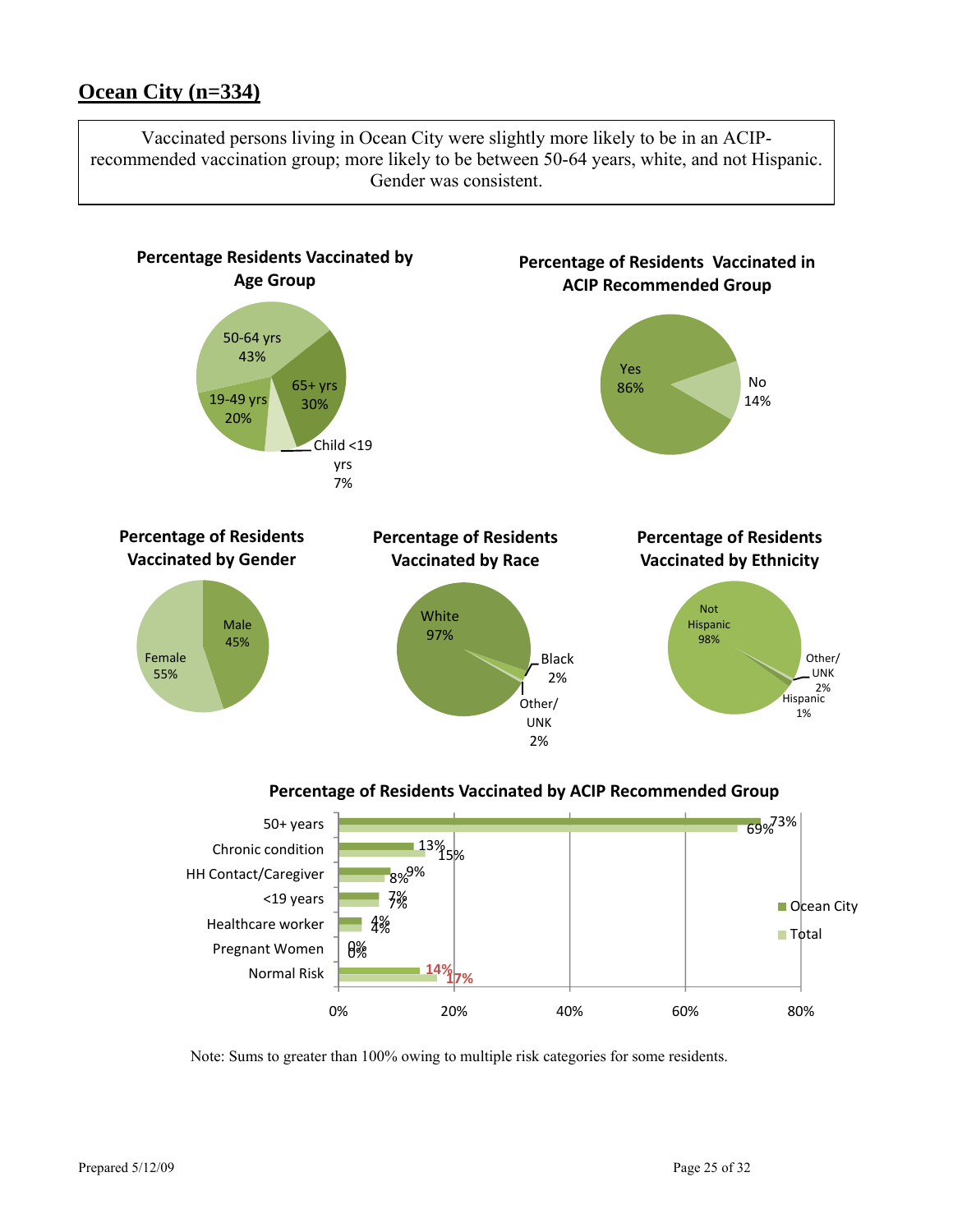# **Upper Township/Woodbine (n=667)**

Vaccinated persons living in Upper Township/Woodbine were less likely to be in an ACIPrecommended vaccination group; less likely to be 65 years or older and more likely to be less than 50 years; slightly more likely to be white. Gender and Hispanic ethnicity were consistent.



**Percentage of Residents Vaccinated by ACIP Recommended Group**